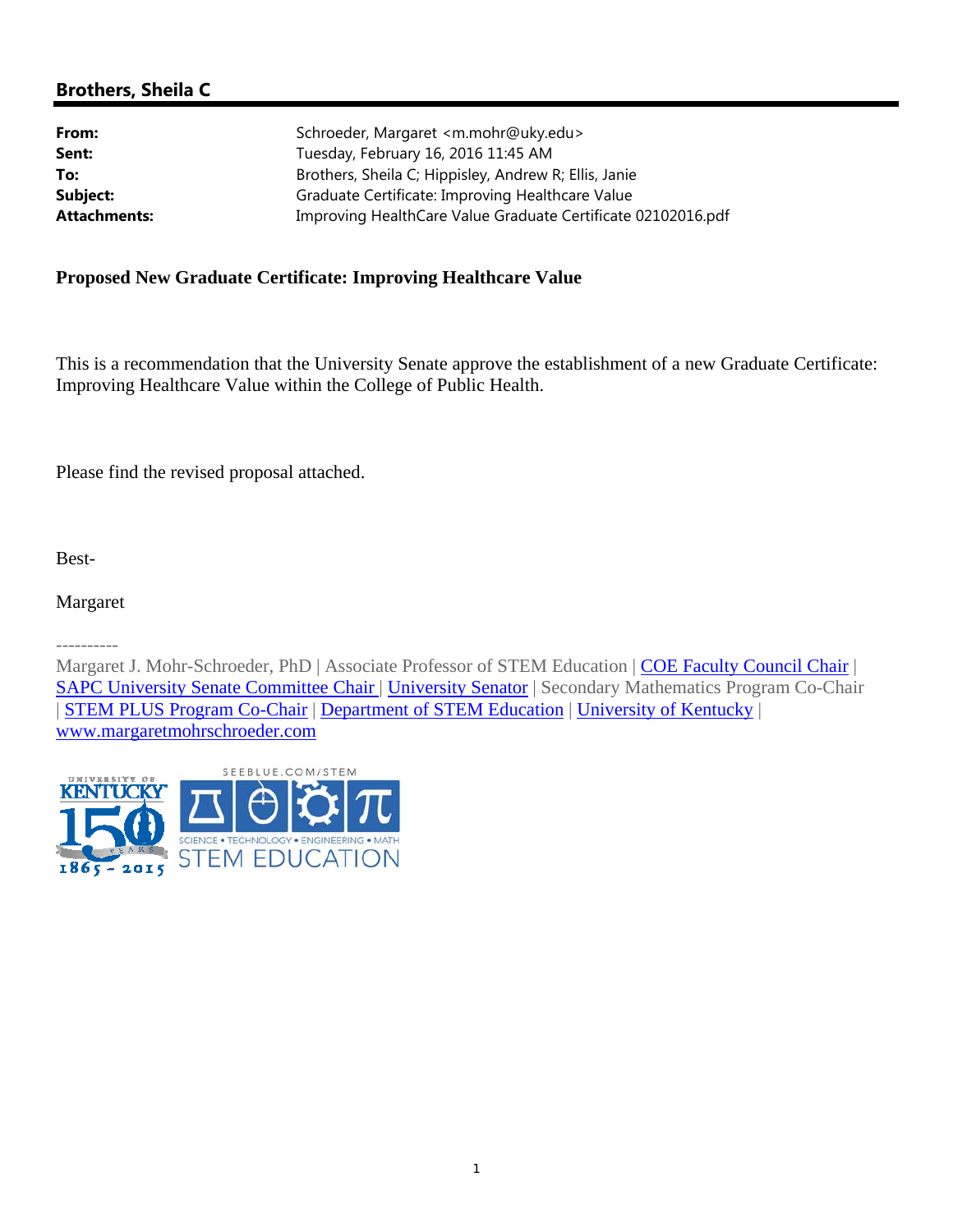**College of Public Health**  in collaboration with the **Gatton College of Business and Economics College of Engineering University of Kentucky** 

# **Proposal for a New Graduate Certificate in Improving Healthcare Value (CIP Code 51.0702)**

### **I. BACKGROUND**

The United States devotes nearly 18 percent of its gross national product to health care and the rate of growth has exceeded other sectors of our nation's economy for many years. In spite of this large investment, landmark studies by the Institute of Medicine, the Commonwealth Fund, and other organizations show the USA lags behind other developed nations on multiple metrics of population health such as infant mortality and life expectancy.<sup>1</sup> Moreover, there is strong evidence of disparities across the USA in access, cost, and quality of health care services.<sup>2</sup>

Thus, we are confronted by a troublesome paradox. The USA spends a large and growing proportion of our nation's resources on health care, but the outcomes in terms of access to services, the quality of those services, and the health of our population do not match other countries whose spending per capita is much less. Many factors contribute to this paradox -- demographic, economic, environmental, lifestyle, and social --- and all warrant societal attention. However, given their prominent social role and the magnitude of economic resources they consume, growing scrutiny is being given to America's hospitals, health systems, and academic medical centers.

Key stakeholders including public and private payors, state and federal government regulators, bond rating agencies, the media, and the public-at-large are demanding more transparency and better performance by these institutions and their clinical, executive, and governance leaders.<sup>3</sup> Payers are shifting from traditional, fee-for-service payment systems to value-based models, and it is imperative for health care providers to more effectively control operating and capital costs

1

 $1$  Moses, H., Matheson, D., Dorsey, E., George, B., Sadoff, D., and Yoshimura, S. The Anatomy of Health Care in the United States. Journal of the American Medical Association, November 13, 2013; 310(18): 1947-1963.

<sup>&</sup>lt;sup>2</sup> Yong, P., Saunders, R., and Olsen, L., (editors). The Healthcare Imperative: Lowering Costs and Improving Outcomes -Workshop Series Summary, Institute of Medicine Roundtable on Evidence-Based Medicine. Washington, DC: National Academies Press; 2011.

<sup>&</sup>lt;sup>3</sup> Prybil, L., Ackerman, K., Hastings, D., and King, J. The Evolving Accountability of Nonprofit System Boards. Chicago, Illinois: AHA Center for Healthcare Governance; 2013:5.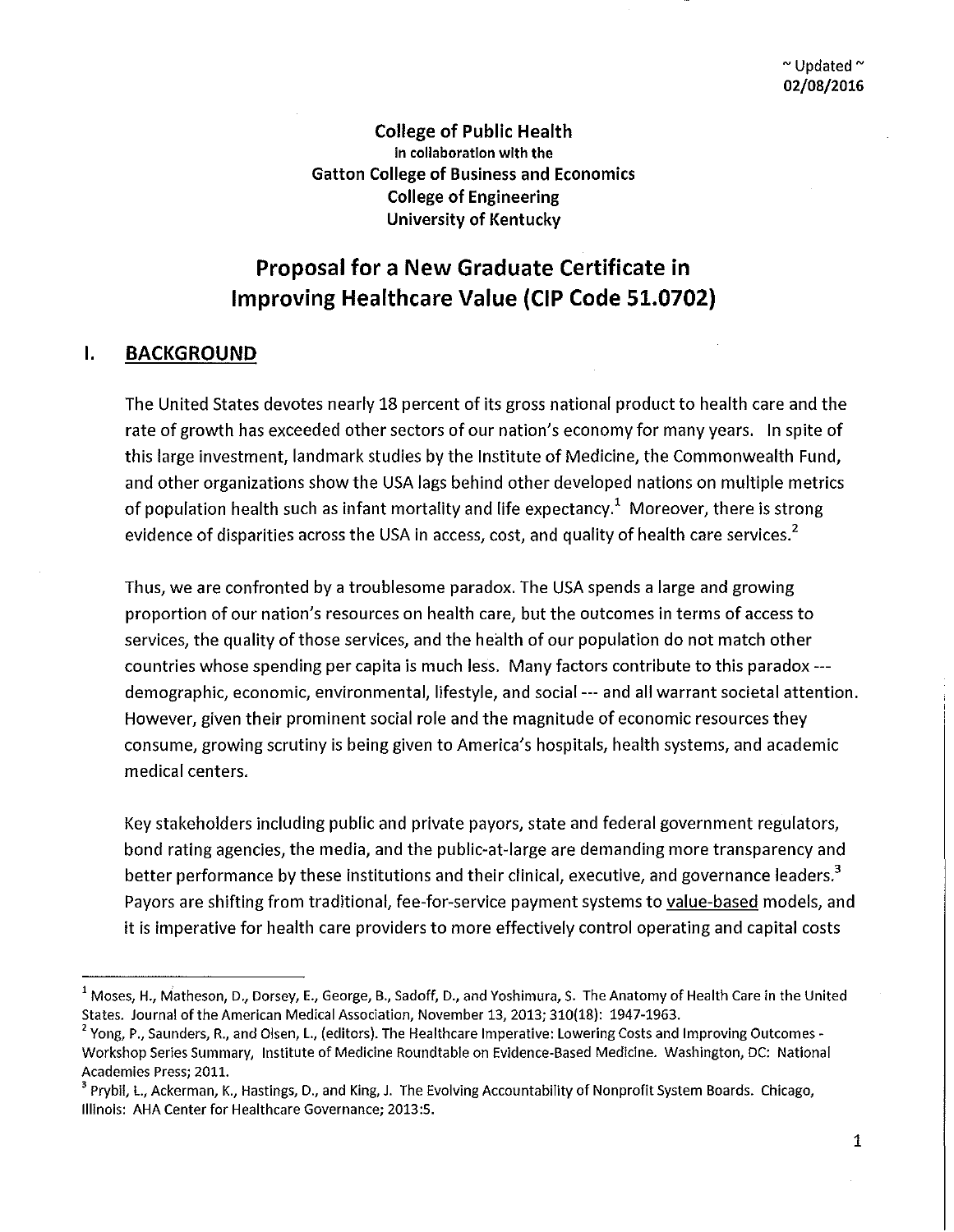while concurrently improving patient care quality and safety.<sup>4</sup> Meeting these dual challenges will require strong, collaborative leadership by clinical (physicians, nurses, pharmacists, and others), executive, and financial leaders in America's healthcare organizations.

### II. **PURPOSE OF THE PROPOSED GRADUATE CERTIFICATE**

This Graduate Certificate is intended to create educational opportunities for UK graduate students in a range of disciplines, for UK HealthCare staff, and for other healthcare workers to enhance their knowledge and skills related to improving the value (quality and cost) of health care services provided by hospitals, health systems, and academic medical centers. Completing the 15 semester credit hour curriculum will provide (A) instruction in one of three elective tracks, (B) formal certification in improving healthcare value by the University of Kentucky, and (C) substantial credit toward meeting the requirements for a MBA, MHA, or MPH degree.

### Ill. **PROGRAM LEADERSHIP**

This is an inter-disciplinary program and will be led by a small team composed of senior faculty members from the College of Public Health, the College of Business and Economics, and the College of Engineering. Initially the team will be chaired by Dr. James Holsinger who, in this capacity, will serve as Certificate Director. The Faculty of Record initially will be composed of the following members:

| Name:                        | College:                             | <b>Graduate Faculty Status:</b> |  |
|------------------------------|--------------------------------------|---------------------------------|--|
| James Holsinger, MD, PhD     | <b>Public Health (Chair)</b><br>Full |                                 |  |
| Sarah Wackerbarth, PhD       | <b>Public Health</b>                 | <b>Full</b>                     |  |
| Abbott Maginnis, PhD         | Engineering                          | Associate                       |  |
| Giuseppe (Joe) Labianca, PhD | <b>Business and Economics</b>        | Full                            |  |
| Steven Skinner, DBA          | <b>Business and Economics</b>        | Full                            |  |

If a faculty member becomes ineligible to serve on the Faculty of Record, the remaining Faculty of Record members will meet and vote in a replacement.

# IV. **CERTIFICATE PROGRAM CURRICULUM**

### **A. THE CURRICULUM MODEL:**

<sup>&</sup>lt;sup>4</sup> Karash, J., Investing in Value-Based Health Care. Hospitals and Health Networks. May 1, 2013; 87:(5): 54-58; and Numerof, R., Making the Transition from Volume to Value. Chicago, Illinois: AHA Center for Healthcare Governance; 2013: 11-17.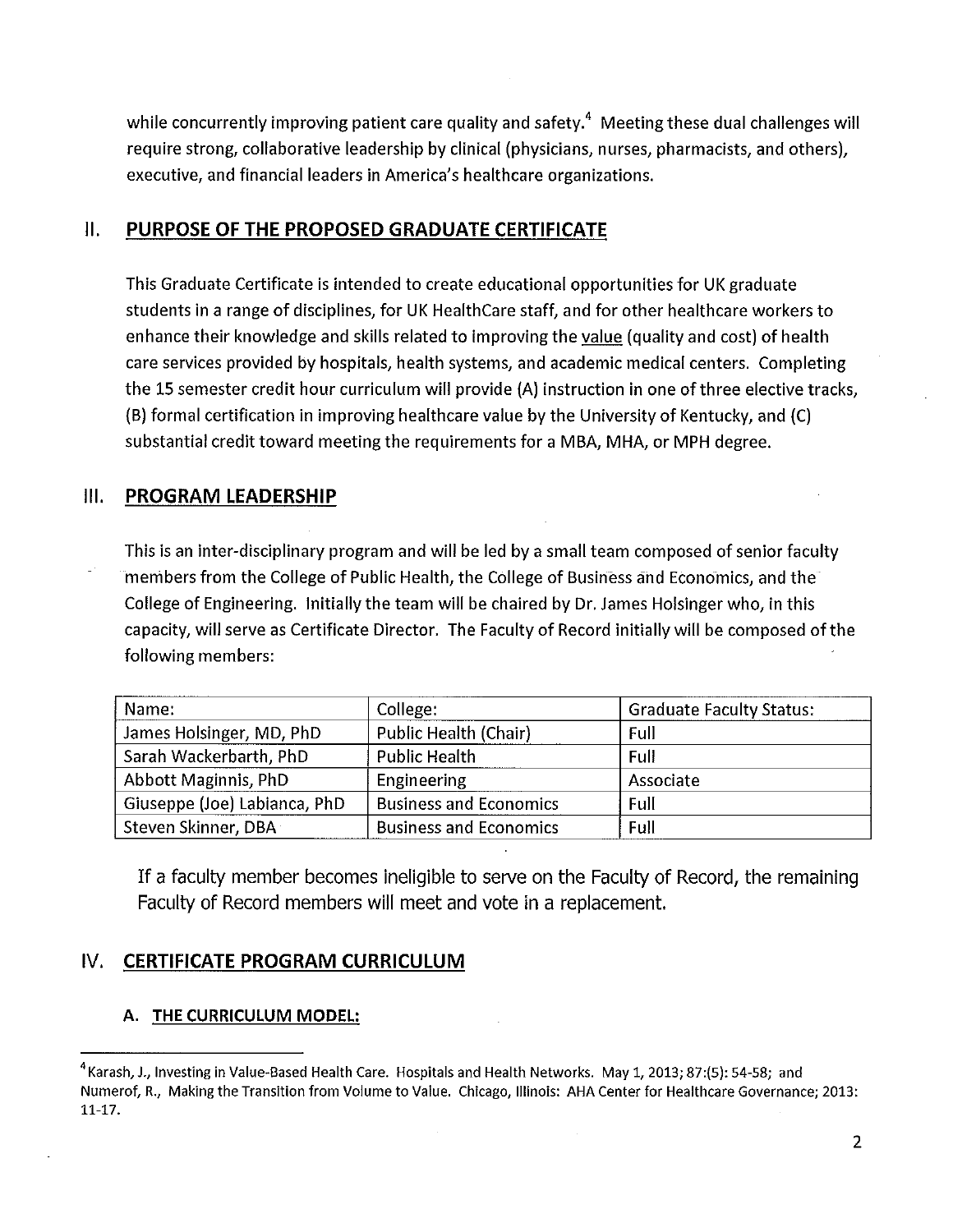The curriculum model for this Certificate Program will require five courses (total of 15 semester credit hours). Applied experiences are included in some of the required coursework, and elective participation in a one-week Lean System Certification Program offered by the College of Engineering is encouraged. The curriculum model includes coursework in three alternative tracks: clinical leadership, finance and business, and quality and safety improvement. All courses listed in the three tracks currently are being taught except for CPH 755, "Leading Change with Healthcare Teams," which is a new course.

#### B. **REQUIRED COURSES IN THE THREE ALTERNATIVE TRACKS**

The required three hour foundational course is CPH 600, "Health Services and Systems Organization," which also is listed as HA 601, "U.S. Health Care." CPH 600 provides an introduction to the organization of health services and health systems in the United States. Topics include the health system's composition, functions, organizations and professional groups, settings, financing, and major problems and policy issues.

If a student has considerable work experience (at least three years) in the health field, with the approval of the Certificate Director, CPH 600 can be waived, and the student may take another course within the track they have elected to fulfill the certificate requirement of 15 credit hours.

#### **CLINICAL LEADERSHIP TRACK**

For students who elect the track in clinical leadership, two additional courses, CPH 755 and MGT 697, will be required. In addition, students will complete two (2) courses from the list of approved electives or another course(s) approved as a substitute by the Certificate Director. Electives will be reviewed periodically as necessary by the Certificate Director in consultation with the Faculty of Record and the faculty of record. All newly approved electives will be at the 600-level or higher.

(1) CPH 755, "Leading Change with Healthcare Teams." (Three Semester Hours). This three credit hour course will focus on skill development in using teamwork to achieve leadership goals in health care delivery; identification of key features of successful teams and factors that lead to team failures; and identification of specific behaviors and communications that enhance effective team interaction.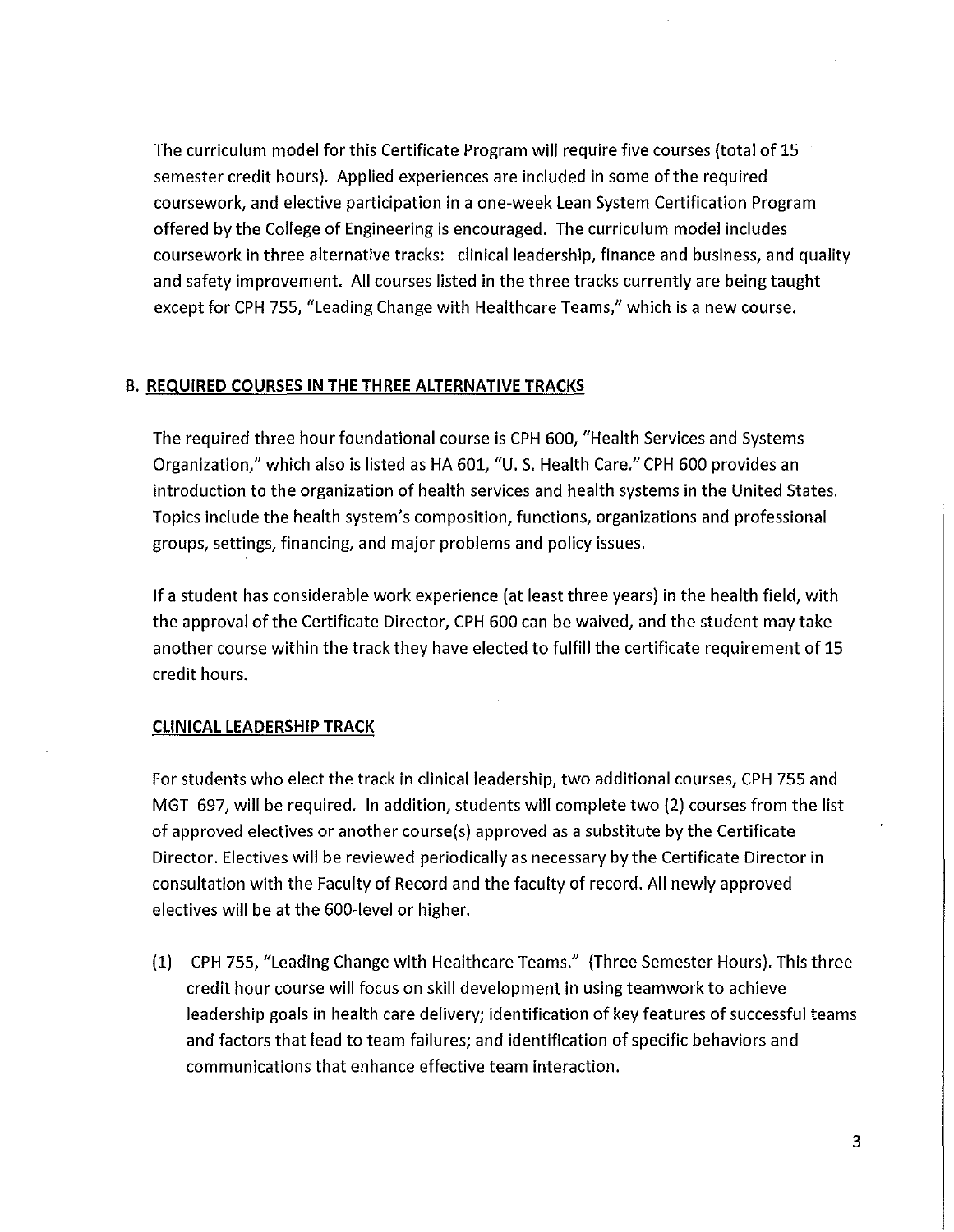(2) MGT 697, "Leadership, Communication, and Ethics." (Three Semester Hours). This course is designed to help develop and apply the most vital and relevant skills required in today's competitive and demanding world of work. Your employers, colleagues, subordinates, and customers expect you to use interpersonal, leadership, communication, team-building, and decision-making skills with professionalism, expertise, and integrity. They look to you to not only show competence in delivering results, but also to deliver those results while coping with ambiguity, adversity, and conflict. They expect complete integrity.

The distinctive feature of this course is that it is designed predominantly to allow you to actually work on yourself. Your own personal change, development, and improvement are our objectives. "Book" knowledge is not the sole emphasis, although you certainly will be offered key actionable principles that will empower you to become a better leader, manager, and worker. You will learn about yourself. You will come to improve yourself. You will then be able to work with others in helping them optimize their own personal effectiveness.

- HA 604, "Healthcare Ethics and Governance." (Three Semester Hours). This course addresses the basic concepts and principles of healthcare ethics --- including the biomedical, managerial, and organizational components --- and applies them using case studies, role playing, and analytical exercises. The course also examines the roles and responsibilities of healthcare governing boards and factors that influence their effectiveness.
- CPH 614, "Managerial Epidemiology." (Three Semester Hours). This course equips students with basic skills in the field of epidemiology and its application in the field of healthcare management and leadership. This course applies and integrates the principles and tools of epidemiology to the decision-making in a health care environment. It is intended for epidemiologists, managers, and clinical nurse executives and leaders who want to understand the value of epidemiology and population-based health care to the process of rational decision-making. The course builds upon fundamental epidemiologic principles and theory, with specific applications to health services.
- CPH 752. "Leadership in Health Organizations." (Three Semester Hours). This course is designed to explore the dimensions of leadership as presented in both traditional and contemporary literature. It focuses student understanding on their leadership qualities and the ways to apply them effectively in the contemporary environment.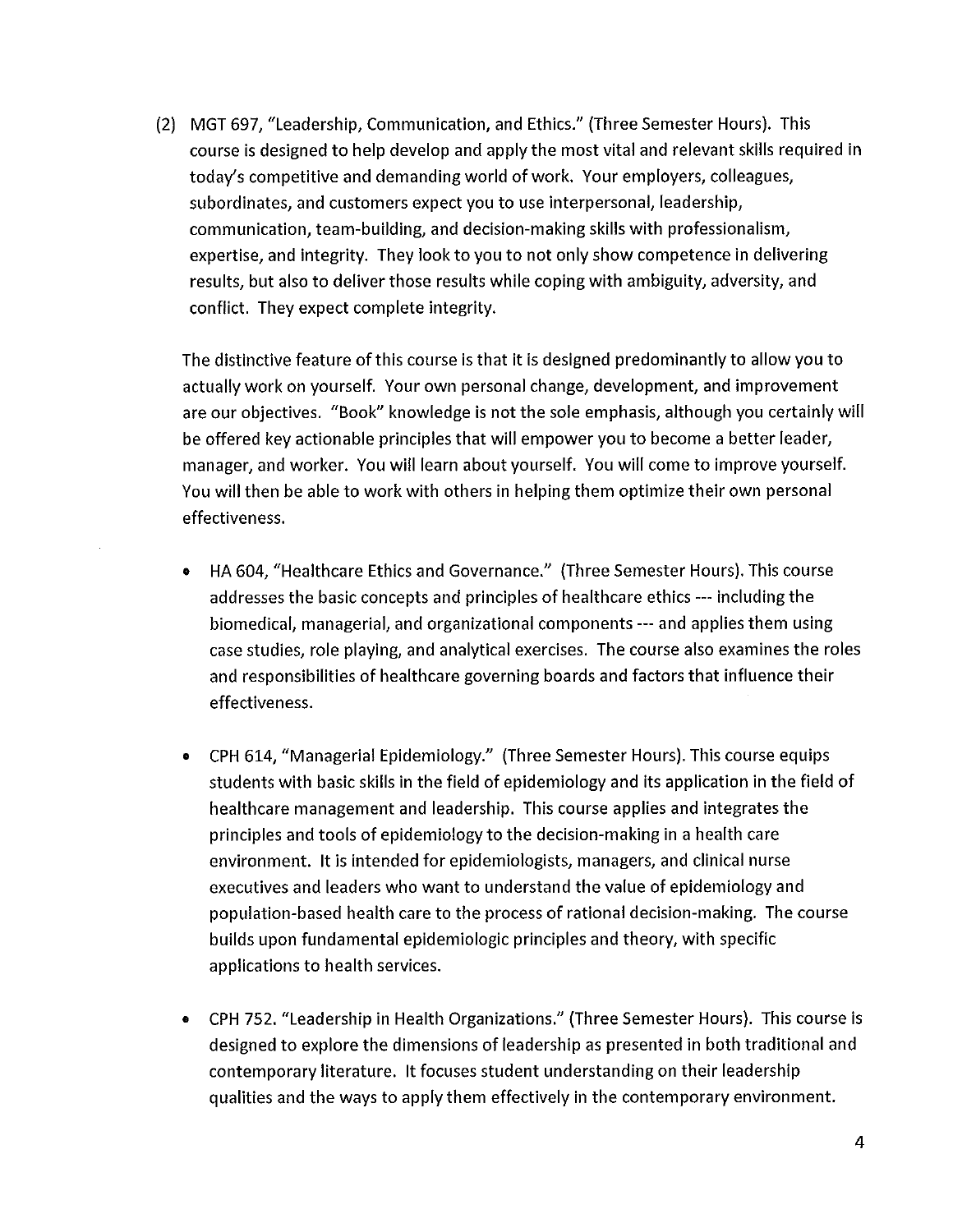- CPH 758, "Special Topics in Health Management and Policy," (Three Semester Hours). A special section of this course will teach students how to conceptualize, design, and plan consumer- and patient-oriented research studies, both from a population and clinical perspective. Students will learn how to formulate research ideas, select appropriate study design, and identify valid and reliable measures of health-related quality of life and consumer assessment or care.
- MGT 611, "Managing Effective Organizations." (Three Semester Hours). A critical examination of behavior and performance within organizations and between organizations. Special attention is paid to the problem of performance at the individual, group, and formal organizational level.

#### **FINANCE AND BUSINESS TRACK**

For students who elect the track in finance and business, four additional courses will be required. These four courses and their prerequisites are:<sup>5</sup>

- (1) ACC 628, "Financial/Managerial Accounting." (Three Semester Hours). A study of the application of accounting information and services in the recognition or solution of management problems in business. Prereq: ACC 201, or ACC 221 and 222 or its equivalent, and MA 123 or its equivalent.
- (2) ECO 610, "Managerial Economics." (Three Semester Hours). Analysis of applications of economic theory to management decision making. Such problems as demand and cost determination, pricing, and capital budgeting are treated. Prereq: MA 123 or its equivalent.
- (3) FIN 600, "Corporate Financial Policy." (Three Semester Hours). A study of financial management from the viewpoint of the corporate financial officer. Areas studied include capital budgeting, capital structure, financing decisions, working capital management, dividend policy, and mergers and acquisitions. Prereq: ECO 610, MGT 650, and ACC 628.
- (4) MKT 600, "Marketing Management." (Three Semester Hours). This course is designed to provide students with an understanding of: the role of marketing function in an organization; the types of marketing decisions and analytical procedures involved in

<sup>&</sup>lt;sup>5</sup> The accounting and economics prerequisite courses (ACC 201/202 and ECO 201/202) are available online with flexible start and end dates so they can be completed by students on their own schedule and at their own pace.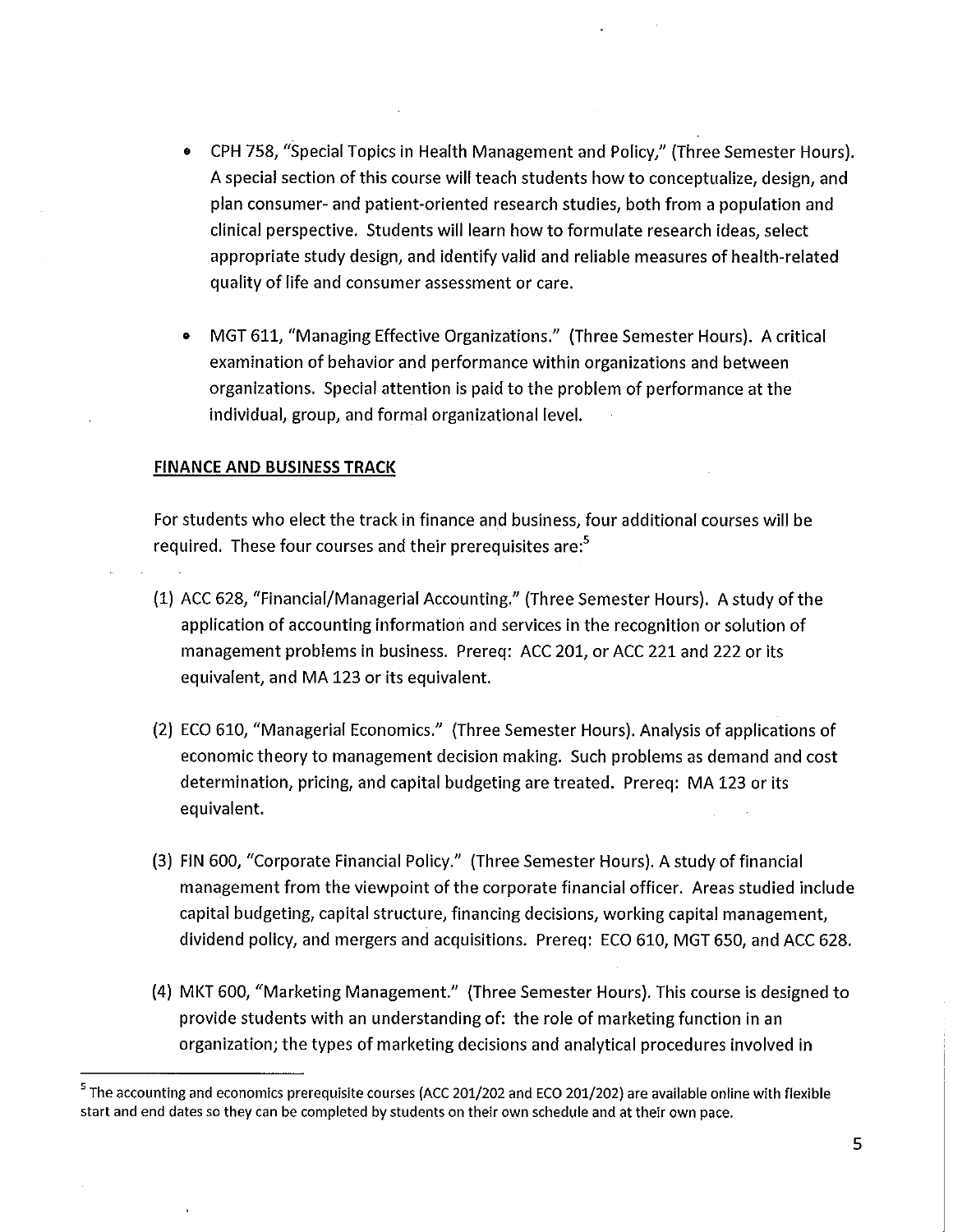making each decision; the overall marketing planning process; and, the impact of the social, economic, and legal environment on marketing decisions. Prereq: ECO 610, ACC 628, MGT 611, and MGT 650.

These four courses are part of the MBA curriculum, but special sections of these courses with an emphasis on health care application will be offered for students in the certificate program.

In addition, CPH 755, "Leading Change with Healthcare Teams," is highly recommended as an elective course for students in the finance and business track

### **QUALITY AND SAFETY IMPROVEMENT TRACK**

For students who elect the track in quality and safety improvement, two additional courses will be required. They are:

- (1) CPH 755, "Leading Change with Healthcare Teams." (Three Semester Hours). This three credit hour course will focus on skill development in using teamwork to achieve leadership goals in health care delivery; identification of key features of successful teams and factors that lead to team failures; and identification of specific behaviors and communications that enhance effective team interaction.
- (2) MFS 526, "Operations Management in Lean Manufacturing." (Three Semester Hours). This course employs a mixture of in-class presentations, hands-on activities, and selected outside assignments to teach and demonstrate the development of a lean operations environment and the management system to support it. Working in teams, students apply fundamental lean tools and concepts to develop a lean operations environment in a simulated factory. As the operational environment evolves, key management principles and tools are explored using the teachings of Taiichi Ohno and other considered to be the pillars of the Toyota Production System.

In addition, students will complete two (2) courses from the following list of electives or another course(s) approved as a substitute by the Certificate Director. Other courses in the College of Business and Economics, the College of Public Health, and the College of Engineering may be available as electives. Electives will be reviewed periodically as necessary by the Certificate Director in consultation with the Certificate Leadership Committee and the faculty of record. All newly approved electives will be at the 600-level or higher.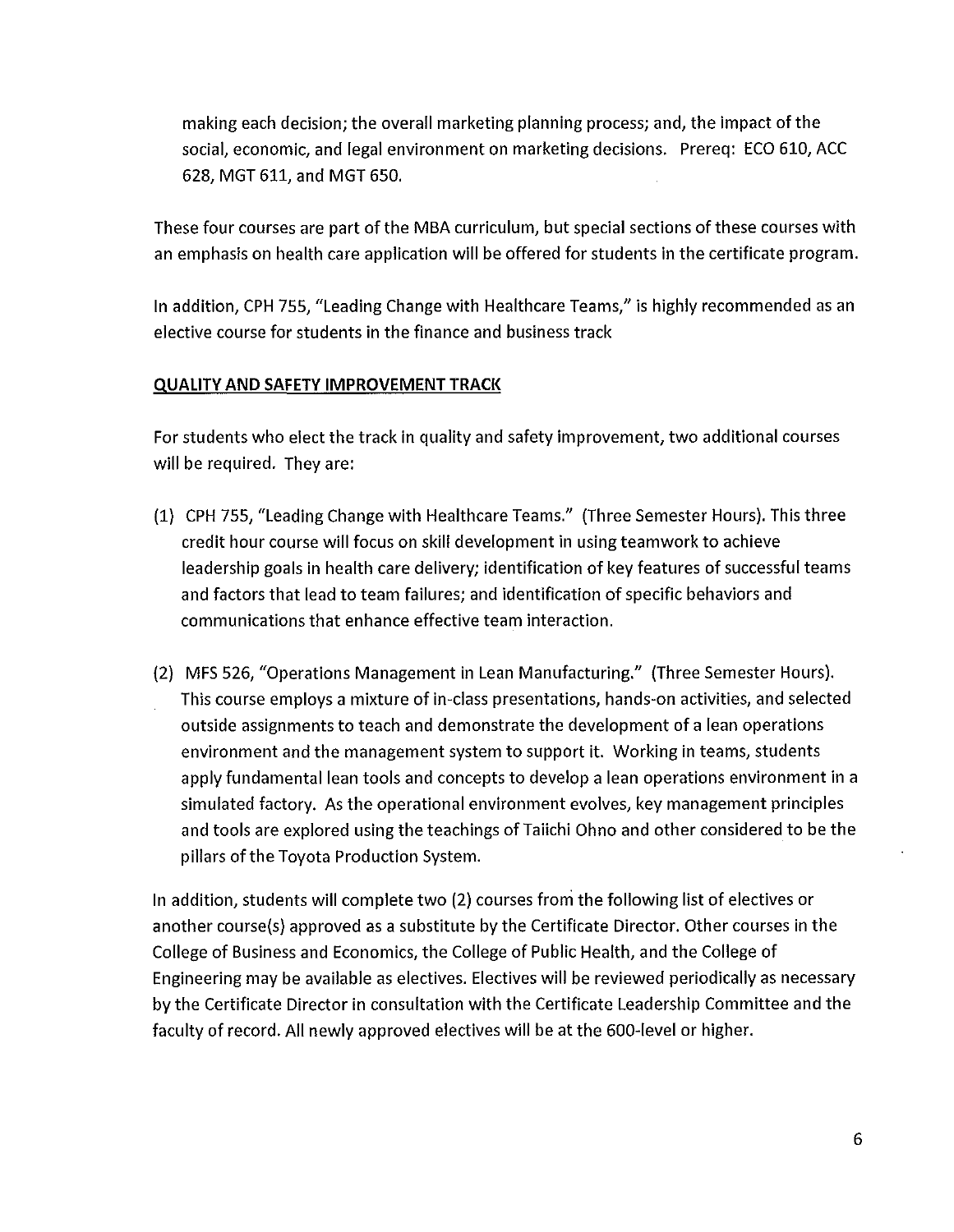- HA 623, "Healthcare Operations Analysis and Management." (Three Semester Hours). This course addresses the basics of operations improvement from project selection through process and outcomes evaluation. The focus is on strategic decision making under conditions of uncertainty, risk and multiple objectives, and change implementation using teams.
- CPH 710, "Healthcare Epidemiology," (Three Semester Hours). This course will focus on the epidemiology, history, methods, and ancillary laboratory tools used in the study and control of healthcare associated adverse events, including discussions of key concepts and theory, basic types of epidemiological investigations and study designs, and distinctive problems associated with specific risk factors. Adverse events will be discussed as components of patient safety and the quality of care.
- CPH 680, "Fundamentals of Healthcare Quality and Safety." (Three Semester Hours). This course introduces students to the broad discipline of health services systems with an emphasis on quality and patient safety. By the end of this course students will have a better understanding of the theory, methods, structures, and processes of health services, quality and patient safety and why these core areas are so important in health care.
- CPH 614, "Managerial Epidemiology." (Three Semester Hours). This course equips students with basic skills in the field of epidemiology and its application in the field of healthcare management. This course applies and integrates the principles and tools of epidemiology to the decision-making in a health care environment. It is intended for epidemiologists, managers, and clinical nurse executives and leaders who want to understand the value of epidemiology and population-based health care to the process of rational decision-making. The course builds upon fundamental epidemiologic principles and theory, with specific applications to health services.
- CPH 758, "Special Topics in Health Management and Policy." (Three Semester Hours). A special section of this course will teach students how to conceptualize, design, and plan consumer- and patient-oriented research studies, both from a population and clinical perspective. Students will learn how to formulate research ideas, select appropriate study design, and identify valid and reliable measures of health-related quality of life and consumer assessment of care.
- HA 624, "Information Systems in Healthcare." (Three Semester Hours). This course provides a managerial level perspective on the use of information and information systems (IS) in healthcare. The course will review basic information on IS technology,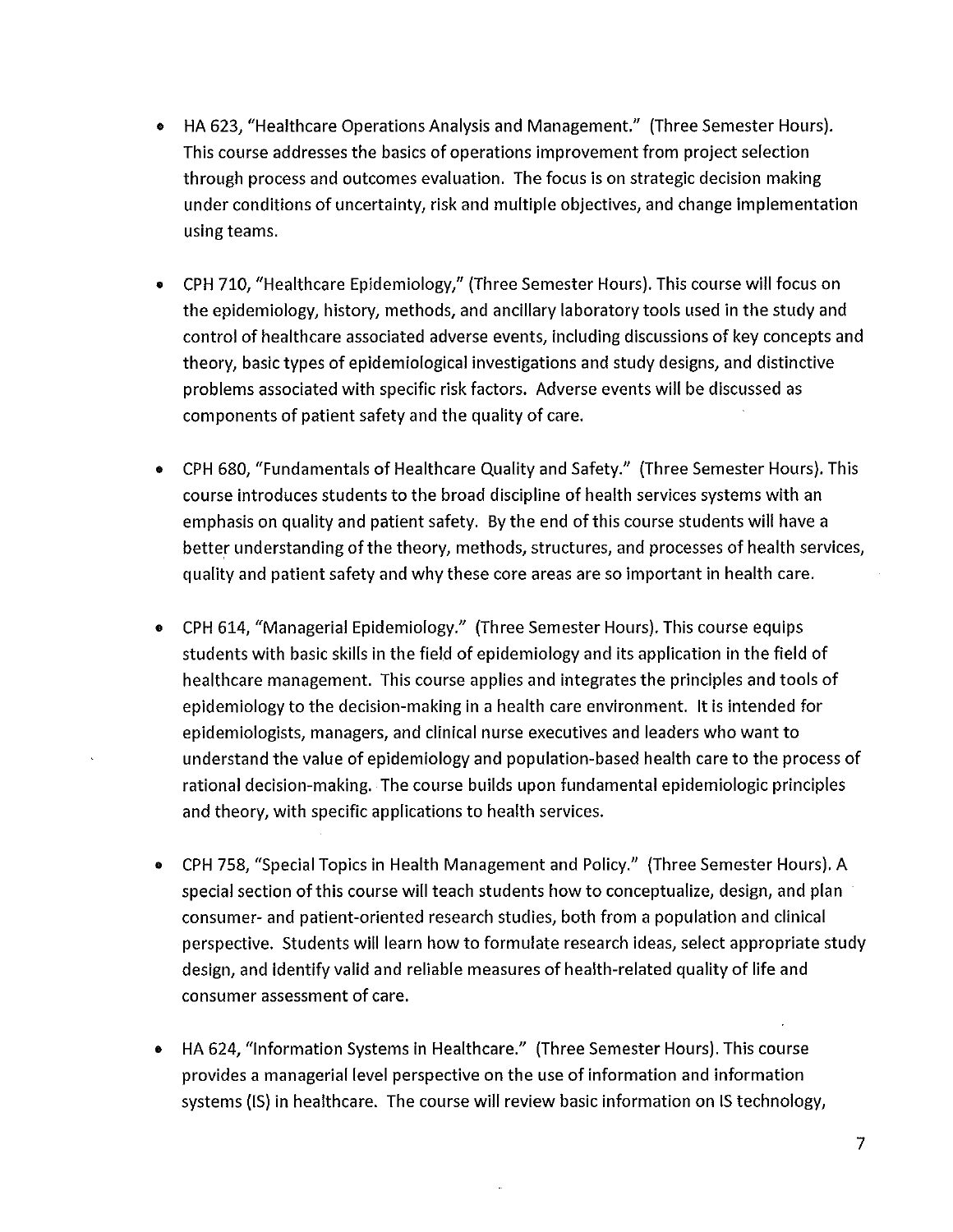terminology, and data management. In this course, students will apply a lifecycle approach to information systems development including systems analysis, design, development, implementation, and evaluation. Outside speakers will provide additional insights on current and evolving information system applications and information technology within healthcare. Decision analysis, strategic planning, and organization theory will be integrated and applied in course projects to address client-centric information system needs in health organizations (i.e., finance, administration, clinical applications, strategic planning, and performance management}. Legal, governance, and ethical issues regarding health information will be addressed.

• MFS 609, "Leadership for a Lean System." (Three Semester Hours}. This course will explore the Toyota Production System (True Lean} using guest speakers, discussion groups, simulations and various other activities. Guest speakers will include a variety of highly experienced Toyota leaders, both current and retired, as well as leaders from local organizations. Because the common focus of a True Lean enterprise is people doing work, the concepts covered in this course are applicable to all types of organizations from nonprofits, to healthcare and transactional services. Topics will include understanding the skills and behaviors needed to build and manage a True Lean system, how to develop and manage committed team members, and managing change within the organization and its effects on team members.

#### C. **APPLICATION EXPERIENCE**

The requirements of CPH 755 will include student participation in team projects conducted at UK Healthcare and, possibly, at other healthcare organizations. In addition, while not a certificate program requirement; students in all three tracks are strongly encouraged to complete College of Engineering's non-credit Lean Systems Certification Program, an intensive one week instructional program offered by the College of Engineering several times per year. This experience would enhance their knowledge and skills and enrich their education. For students in the Finance and Business track, a non-credit, 36 contact-hour Lean Six Sigma instructional program is provided by the Gatton College of Business and Economics.

### V. **BENEFITS OF THE GRADUATE CERTIFICATE IN IMPROVING HEALTHCARE VALUE**

#### **A. FOR STUDENTS:**

**1.** Formal certification in improving healthcare value and enhanced preparation for career advancement in healthcare and health related organizations.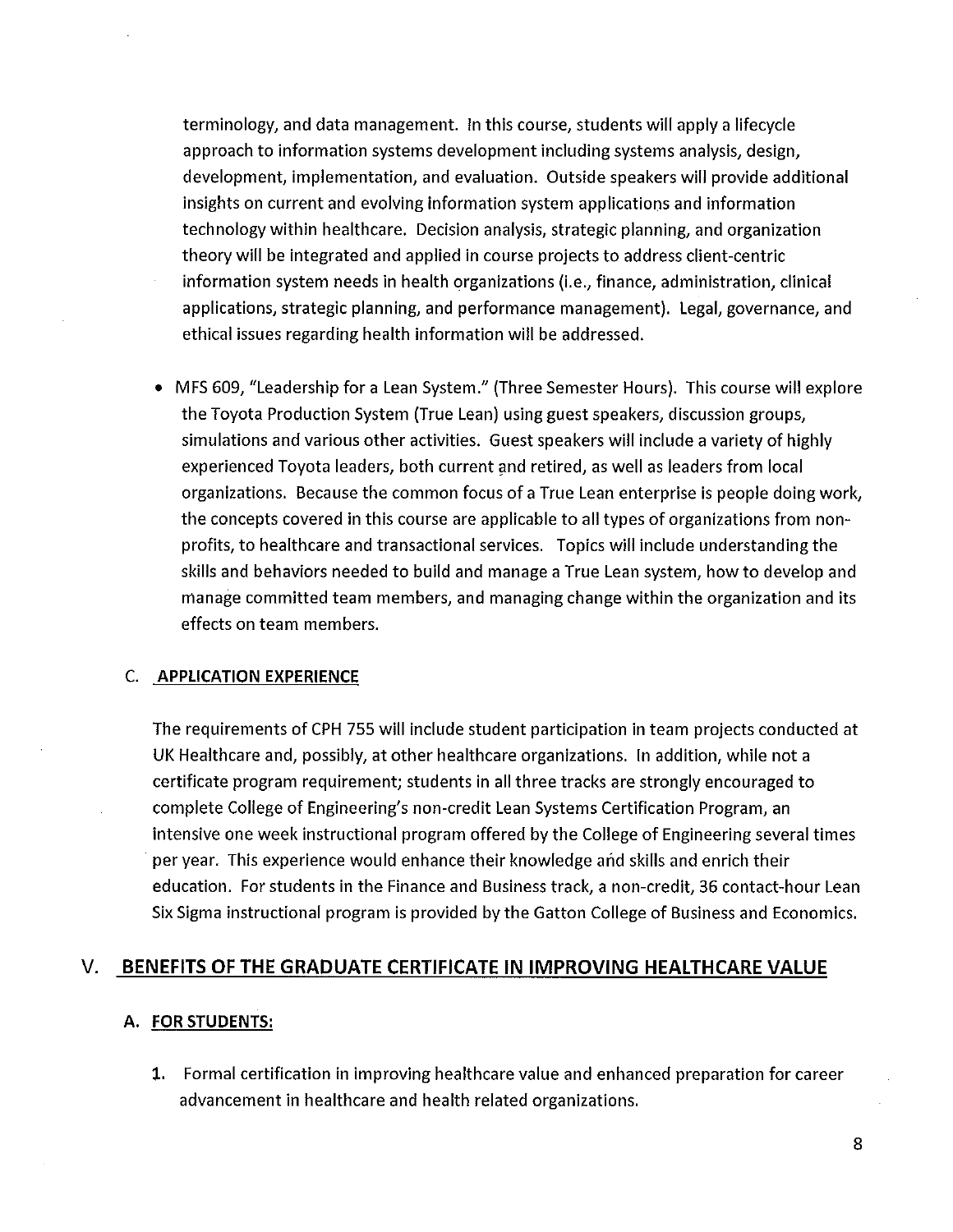- **2.** Valuable inter-disciplinary and team leadership experience.
- **3.** Fifteen hours of graduate credit some or all of which may be applicable to UK's MBA or MHA programs.

### **B. FOR THE COLLEGES:**

- 1. Opportunity to collaborate in a high-quality, innovative graduate certificate program that accesses and employs resources from multiple colleges.
- 2. Promote multi-disciplinary education and team-work that fosters future collaboration and will have long-term benefits for all participants.
- 3. Create a cadre of US and international Certificate Program graduates who can assist in recruiting future students for the contributing Colleges.

### **C. FOR THE UNIVERSITY OF KENTUCKY AND THE COMMONWEALTH**

- 1. Provide educational experiences for current UK students and practitioners that, over time, will enhance the health and welfare of citizens in the Commonwealth of Kentucky and beyond.
- 2. Strengthen UK's reputation as an institution that provides high-quality education and training that addresses high-priority health issues in the Commonwealth, the nation, and the world.

### **VI. APPLICATION, ADMISSION, AND COMPLETION REQUIREMENTS**

- A. Prospective students will apply for admission to the Graduate Certificate Program through the Graduate School on-line application process. Admission requirements will include a baccalaureate degree, GRE or ATGSB scores, and at least one course in statistics and/or quantitative methods.
- B. Persons with post-baccalaureate degrees in the health professions (e.g., MD, PharmD, etc.) who wish to enroll in this Certificate Program will not be required to have GRE or ATGSB scores.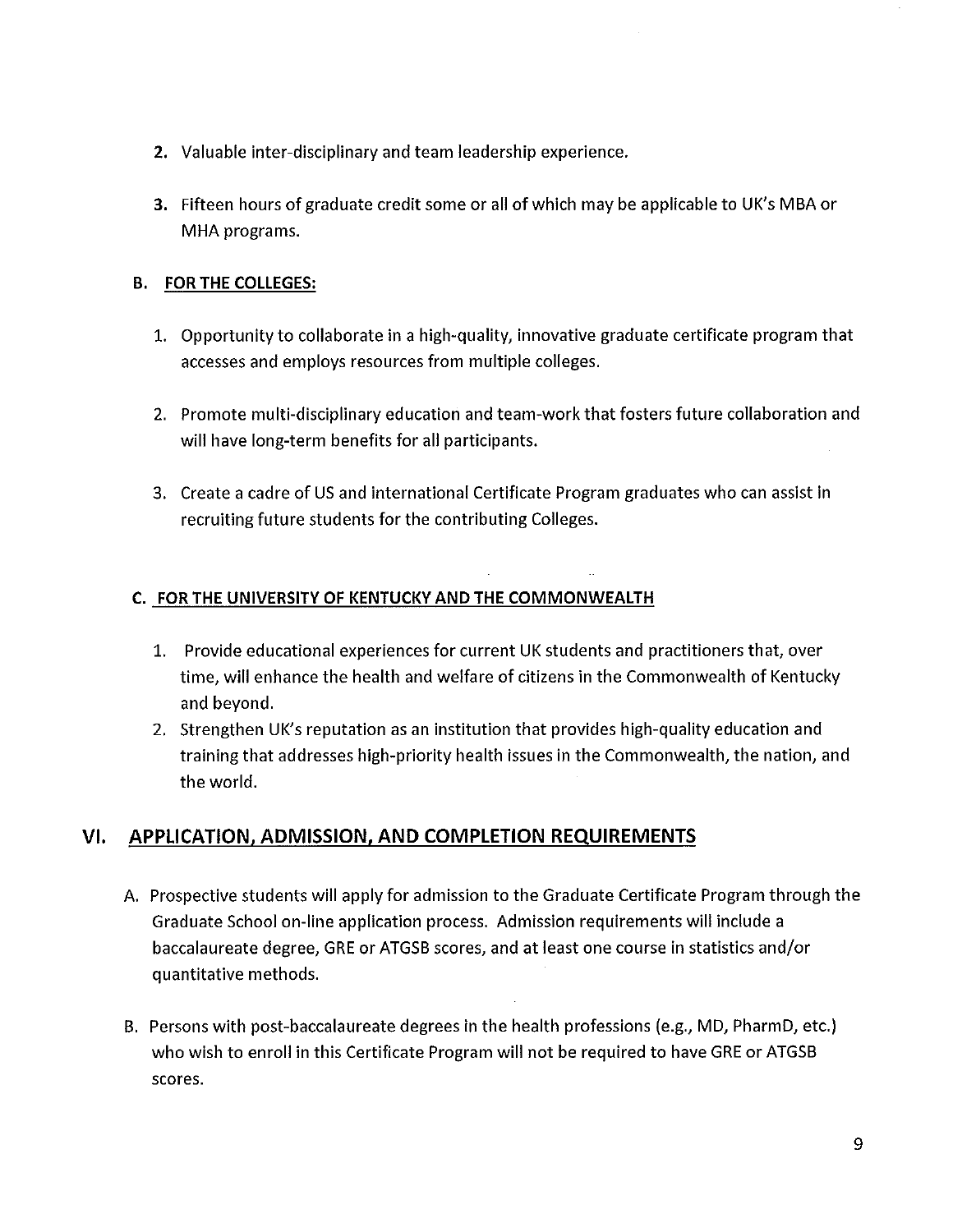- C. To assist in the admissions decision process, applicants will be asked to provide a concise (two page) statement on why he or she wishes to complete this Certificate Program and a onepage bio.
- D. Applicants for admission must be approved by the Certificate Director who shall notify the Graduate School of the student's admission.
- E. The number of admissions to this Graduate Certificate Program may be limited to coincide with available faculty resources.
- F. This Graduate Certificate Program will require five courses (total of 15 semester hours) that ordinarily can be completed in a sequence of four academic terms. In some instances, depending on course availability and the student's course load, it may be possible to complete the requirements in three consecutive terms.
- G. All course work must be completed within five years of admission to the Certificate Program. Graduate Certificate students must maintain a GPA of 3.0 or better to progress in the curriculum and receive the Certificate.
- H. When an enrolled student has successfully completed the coursework, the Certificate Director will sign and send the Graduate Certificate Completion Form to the Dean of the Graduate School verifying that the student has fulfilled all requirements for the Certificate and requesting award thereof. The Graduate School shall then issue the student's certificate and officially notify the University Registrar of the awarding of the Certificate for posting to the student's permanent transcript.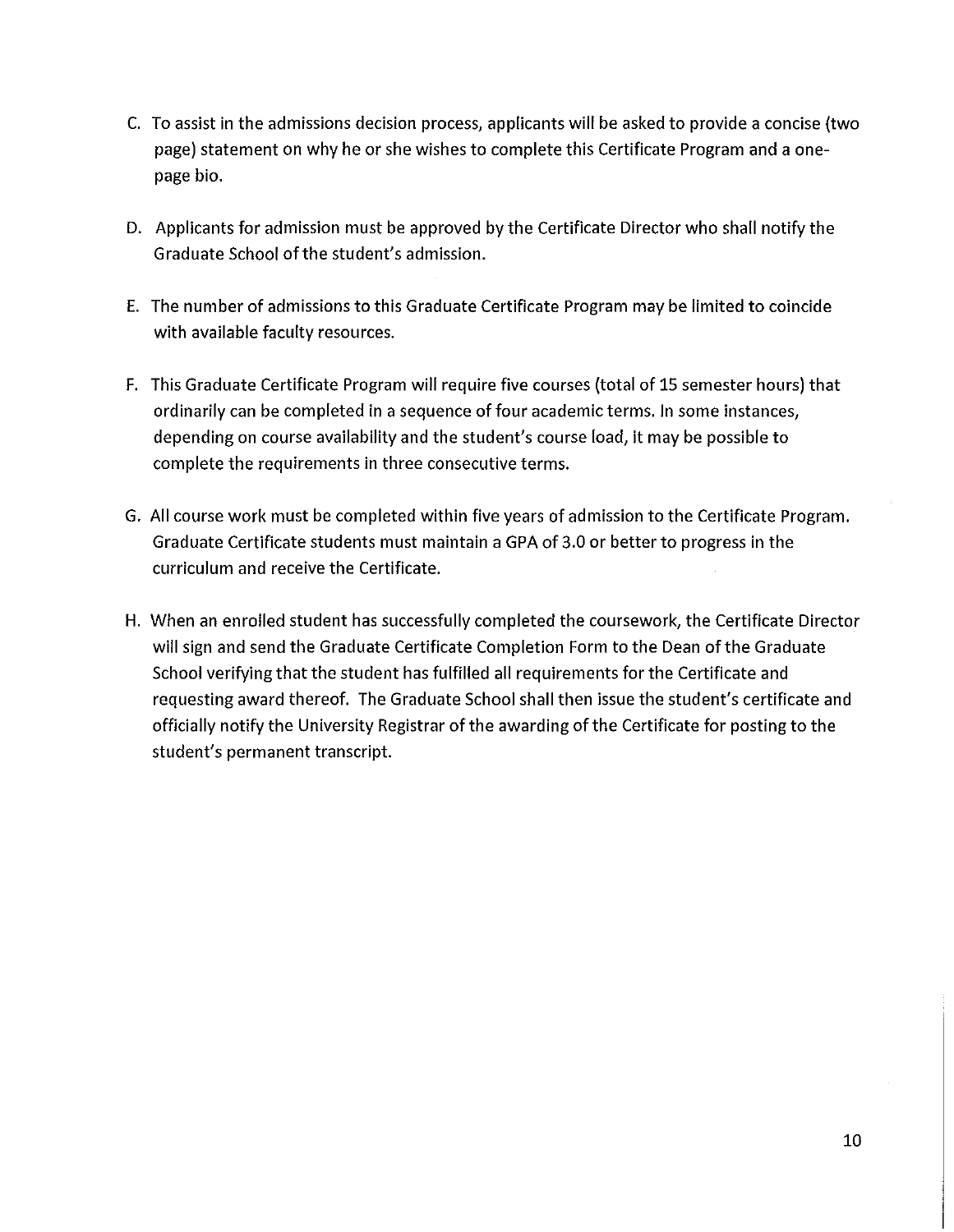#### **SJGNTURE ROUTING LOG**

#### General Information

Proposal Name: Graduate Certificate In Improving Healthcare Value

Proposal Contact Person Name: Andrea Perkins Phone: 218-2021 Email: andrea.perkins@uky.edu

INSTRUCTIONS:

•.

Identify the groups or individuals reviewing the proposal; note the date of approval; offer a contact person for each entry; and obtain signature of person authorized to report approval.

Internal College Approvals and Course Cross-listing Approvals:

| Reviewing Group             | Date Approved | Contact Person (name/phone/email)                          | Signaturo  |
|-----------------------------|---------------|------------------------------------------------------------|------------|
| Academic Affairs Committee  | 4/9/15        | John Watkins/218-0240/john watkins@uky.edu                 | 1 Scherler |
| Faculty Council             | 4/22/15       | Steve Fleming/218-2229/steven fleming@uky.edu              |            |
| Academic Dean-Public Health | 4/22/15       | Kathryn Cardarelll/218-<br>0241/Kathryn.cardarelll@uky.edu |            |

#### External-to-College Approvals:

| Council                      | Date<br>Approved | <b>Signature</b>           | Approval of<br>Revision <sup>6</sup> |
|------------------------------|------------------|----------------------------|--------------------------------------|
| Undergraduate Council        |                  |                            |                                      |
| - Graduate Council           |                  | Roshan Nikou               |                                      |
| Health Care Colleges Council |                  |                            |                                      |
| Senate Council Approval      |                  | University Senate Approval |                                      |

'

Comments:

<sup>6</sup> Councils use this space to indicate approval of revisions made subsequent to that countil's approval, if deemed necessary by the revising council.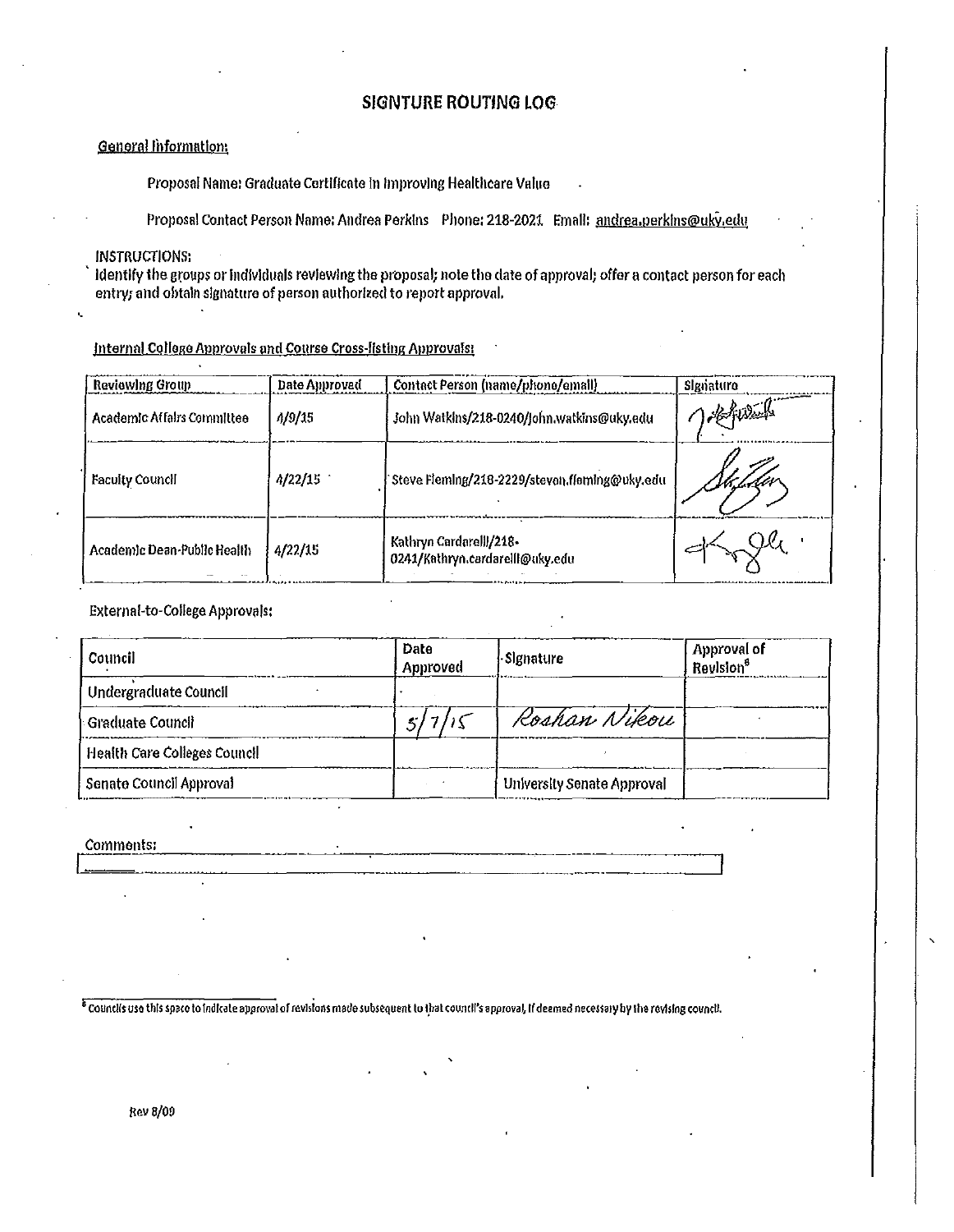#### **CERTIFICATE ASSESSMENT**

#### **Student Learning Outcomes**

The learning objectives for the graduate certificate are:

- Understand the history, structure, and functions of the U.S health care system (all students)
- Understand how access, cost, and quality of health services in the U.S compares with other nations and explain the need for improvements (all students)
- Enhance knowledge and skills in assessing organizational effectiveness and managing change processes (all students)
- Enhance proficiency in planning, organizing, and leading multi-disciplinary clinical teams (especially students in the clinical leadership track)
- Enhance proficiency in applying fundamental accounting, economic, financial, and marketing principles and tools in healthcare settings (especially students in the finance and business track)
- Enhance proficiency in identifying opportunities for improving patient care quality and safety and applying contemporary principles and tools in achieving better outcomes (especially students in the quality and safety improvement track)"

#### **Student Learning Outcome Assessment**

Our plan is to develop and integrate assessment instruments throughout the required courses to provide students with continuing feedback and to provide faculty with metrics based on student comprehension. The intent is to modify course content as appropriate and to improve the Graduate Certificate content as needed. For example, we will request that a course instructor develop appropriate artifacts that can be integrated into the assessment plan as students emoll in the Certificate and as the program matures. Such artifacts include, but are not limited to examinations, project reports, integrative papers, reviews of books read, etc.

As a part of all three tracks, CPH 600 (Health Services and Systems Organization) will provide the core knowledge of the U.S. healthcare system on which the other four courses in each track will build. The Clinical Leadership track and the Quality and Safety Improvement track expand on the knowledge gained in CPH 600 and CPH 755 (Healthcare Team Leadership in Changing Times). The Business and Finance track will build on the core knowledge of CPH 600 throughout the four required courses developing an understanding of the business and finance aspects of healthcare.

#### **Certificate Outcome Assessment**

In addition to specific evaluation built into each course, we also will develop an overall Certificate assessment methodology. This will be developed based on the learning objectives for the Certificate as stated above. The specific means of measuring these objectives will be determined during the first two years following the approval of the Certificate and prior to its completion by the first cohort of students. The Certificate leadership team will be charged with developing the metrics to be assessed. Our plan is to develop two core deliverables for Certificate assessment: (1) quantitative data for selected assignments in courses that reflect the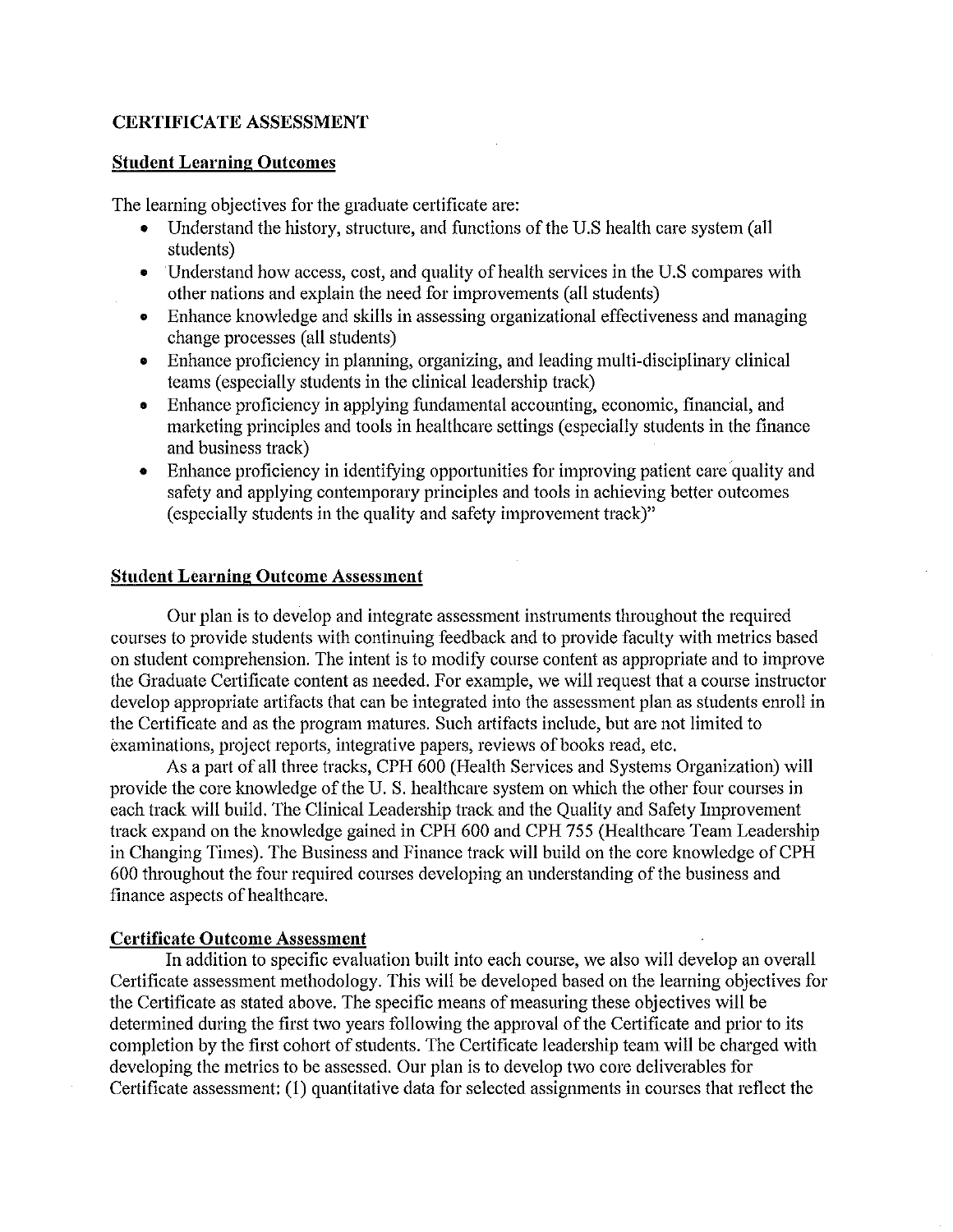Certificate learning objectives; and (2) artifact collection from courses, such as project reports, integrative papers, book review and/or final projects that will reflect certificate learning objectives. As an example, the learning objective based on CPH 600 will be assessed by the final . examination based on a metric of the percentage of students scoring 80% or better. Both deliverables will be developed by the Certificate leadership team. In addition, the Certificate will be assessed by determining the percentage of each cohort completing the five course sequence in the selected track with a metric based on an 80% completion rate.

Application of the certificate learning objectives will be assessed by two methods: (1) Since students in all three tracks are encouraged to complete the College of Engineering's noncredit Lean Systems Certification Program as an opportunity to apply what has been learned in the Certificate, a metric of 50% completion will be established. (2) Assess the career outcomes of those completing the Certificate through contact with the Certificate alumni utilizing online social network systems (e.g., Linkedln, Twitter) and the alumni relations staff of the three Colleges. Formal and informal alumni surveys of their current career and salaries; the connections between courses and subsequent work tasks; and input on additions or changes to the course material will be conducted for each track cohort.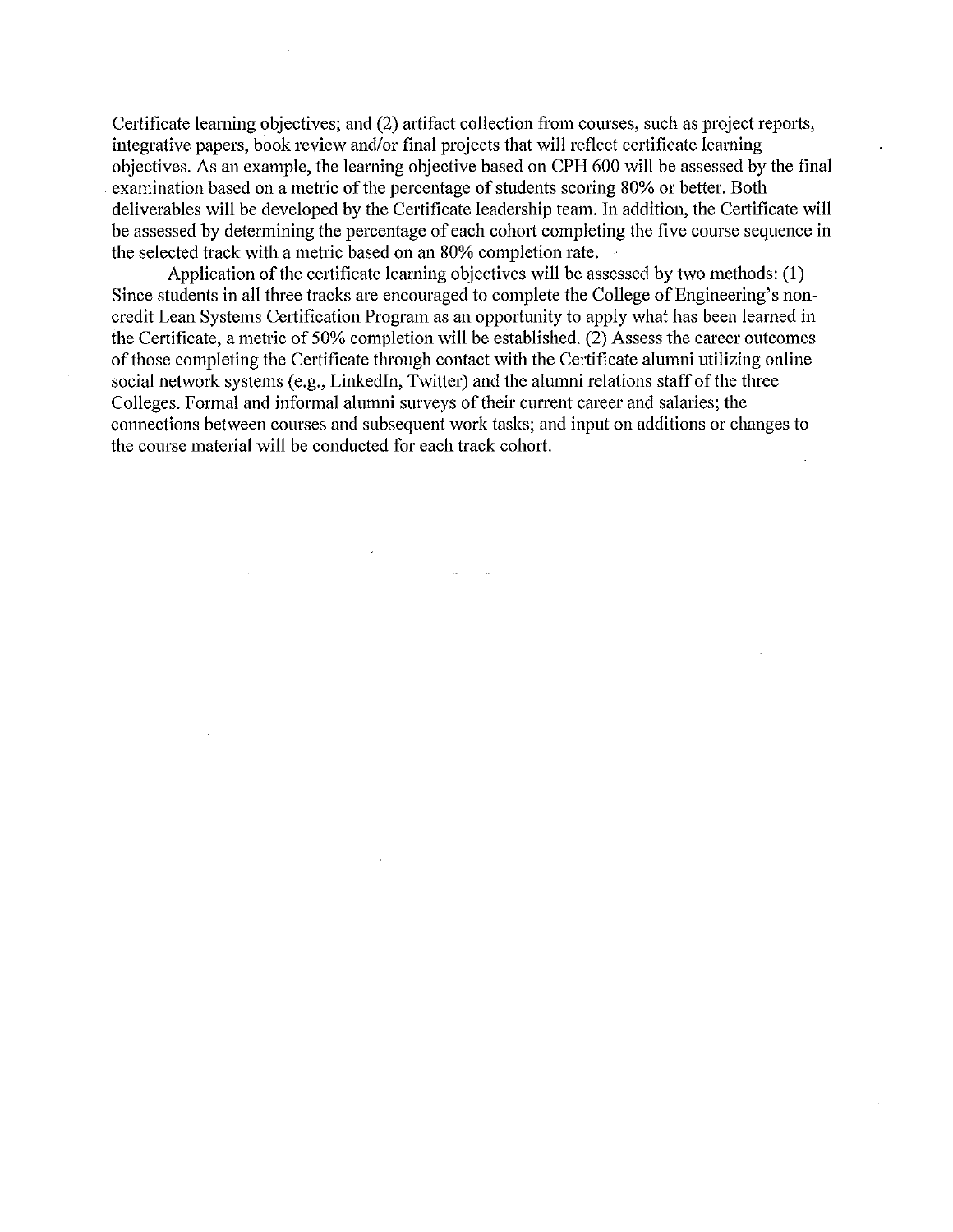# DEANS' LETTERS

 $\sim$   $\alpha$ 

 $\label{eq:2.1} \frac{1}{\sqrt{2}}\int_{\mathbb{R}^3}\frac{1}{\sqrt{2}}\left(\frac{1}{\sqrt{2}}\right)^2\frac{1}{\sqrt{2}}\left(\frac{1}{\sqrt{2}}\right)^2\frac{1}{\sqrt{2}}\left(\frac{1}{\sqrt{2}}\right)^2\frac{1}{\sqrt{2}}\left(\frac{1}{\sqrt{2}}\right)^2.$ 

 $\mathcal{L}^{\text{max}}_{\text{max}}$  and  $\mathcal{L}^{\text{max}}_{\text{max}}$ 

 $\label{eq:2.1} \frac{1}{\sqrt{2}}\int_{\mathbb{R}^3}\frac{1}{\sqrt{2}}\left(\frac{1}{\sqrt{2}}\right)^2\frac{1}{\sqrt{2}}\left(\frac{1}{\sqrt{2}}\right)^2\frac{1}{\sqrt{2}}\left(\frac{1}{\sqrt{2}}\right)^2.$ 

 $\sim 10$ 

 $\label{eq:2.1} \frac{1}{\sqrt{2}}\sum_{i=1}^n\frac{1}{\sqrt{2}}\left(\frac{1}{\sqrt{2}}\sum_{i=1}^n\frac{1}{\sqrt{2}}\sum_{i=1}^n\frac{1}{\sqrt{2}}\sum_{i=1}^n\frac{1}{\sqrt{2}}\sum_{i=1}^n\frac{1}{\sqrt{2}}\sum_{i=1}^n\frac{1}{\sqrt{2}}\sum_{i=1}^n\frac{1}{\sqrt{2}}\sum_{i=1}^n\frac{1}{\sqrt{2}}\sum_{i=1}^n\frac{1}{\sqrt{2}}\sum_{i=1}^n\frac{1}{\sqrt{2$ 

 $\sim 100$  km s  $^{-1}$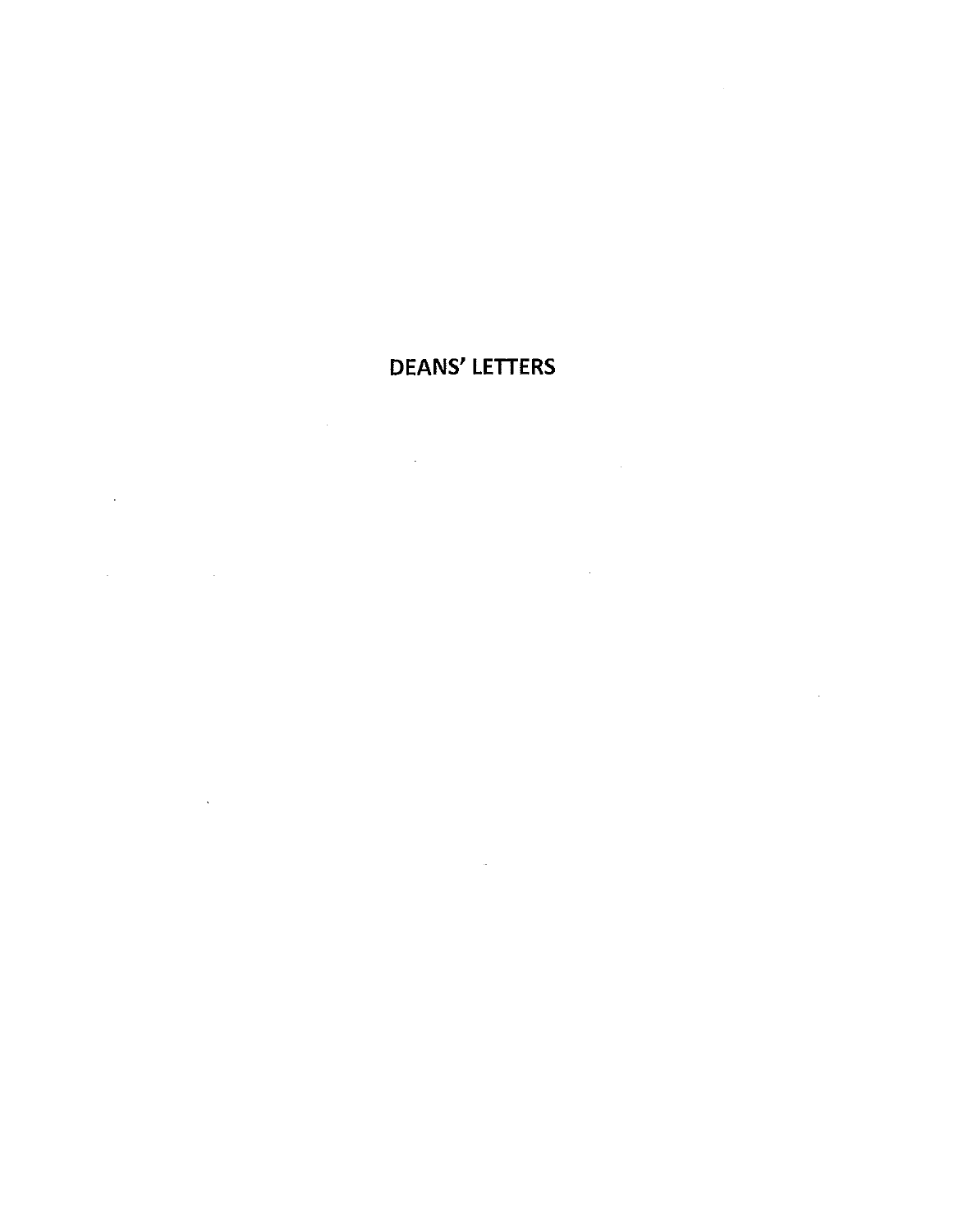

UNIVERSITY OF KENTUCKY

#### College of Public Health

Office of the Dean 111 Washington Avenue, Suite 112 Lexington KY 40536-0003 (859) 218-2047 phone (859) 323-5698 fax *http: llll'Wl* F. *Jl/C. ll/...)* '· *ed11! p* II *b* J *ic JI(! cil I* fl

April 15, 2015

Faculty Council College of Public Health University of Kentucky

#### RE: Support for Graduate Certificate in Improving Healthcare Value

I write this letter to indicate my unqualified and enthusiastic suppott for the proposed Graduate Certificate in Improving Healthcare Value. After reviewing the proposal carefully, I am excited to collaborate with the Gatton College of Business and Economics and the College of Engineering in providing this certificate.

This is a truly an innovative approach to graduate education and I will believe will be an immense success in training future leaders in healthcare.

Sincerely. Wayne Format

Wayn&<sup>T</sup>Sanderson, PhD, CIH Interim Dean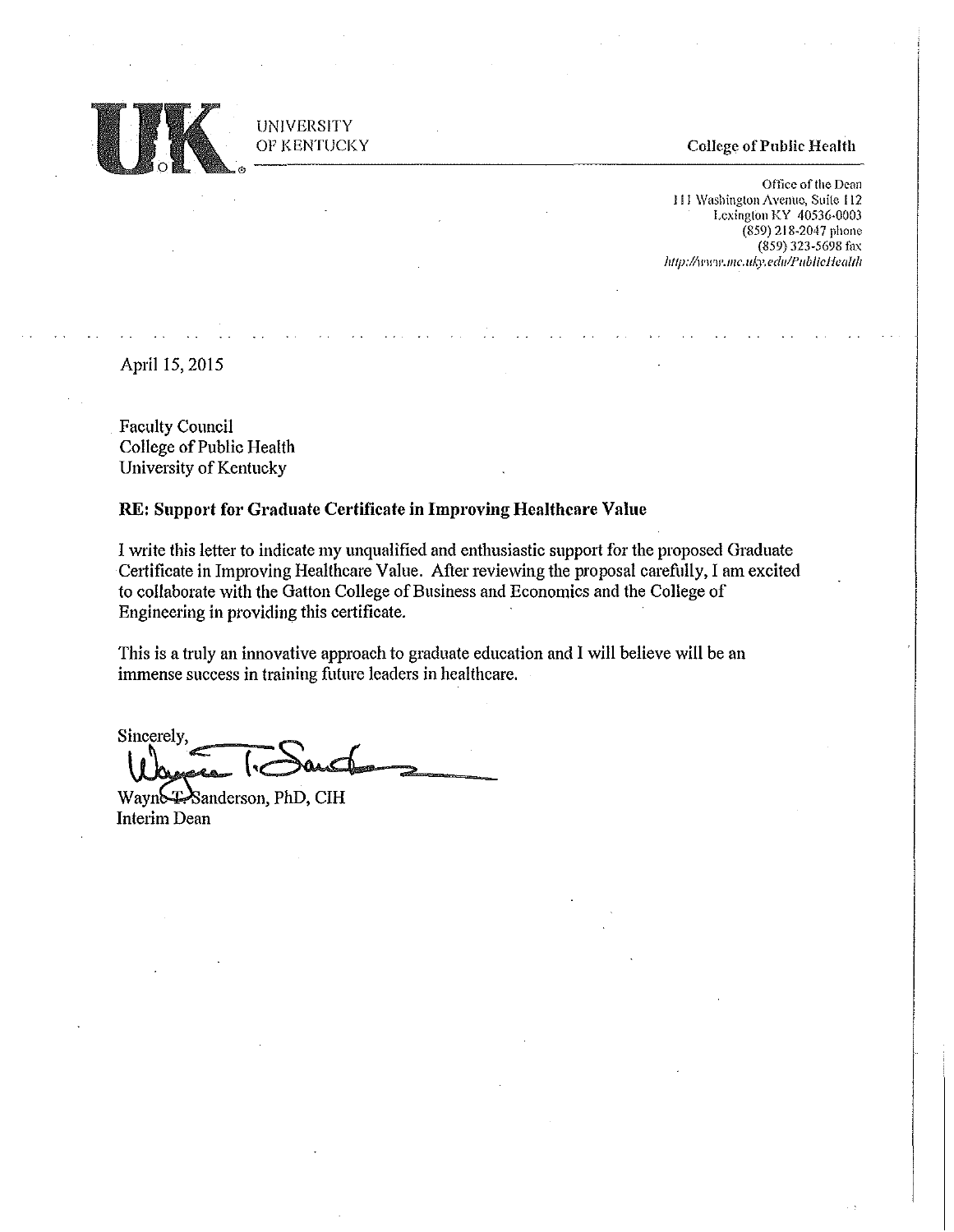





Aprll 15, 2015

Faculty Council College of Public Health University of Kentucky

RE: Support for the Graduate Certificate In Improving Healthcare Value

Dear Members of the College of Public Health Faculty Council:

I write this letter to Indicate my unqualified and enthusiastic support for the proposed Graduate Certificate In Improving Healthcare Value. I have reviewed the proposal In detail and have met to discuss It with Interim Dean Wayne Sanderson of the College of Publlc Health, Dean John Walz of the College of Engineering, Dr, Larry Prybll, Dr. Jim Holsinger, and Dr. Ty Borders, all from the College of Public Health, and Dr. Joe Labianca from the Gatton College of Business and Economics.

I am truly excited to collaborate with the College of Public Health and the College Engineering on a certificate program that wlll serve students In the MBA, MPH, and MHA programs, but that wlll also provide an opportunity for Industry professionals to build a skill set that is in high demand in the healthcare Industry.

Our college is prepared to deliver the business courses included in the certificate. The proposal has been approved by our MBA Polley Committee and wlll be part of the agenda at our Aprll 24, 2015 faculty meeting, where it will be presented for review and approval.

Sincerely,

lliel -

David W. Blackwell Dean

..............................................................................................................................................................................................................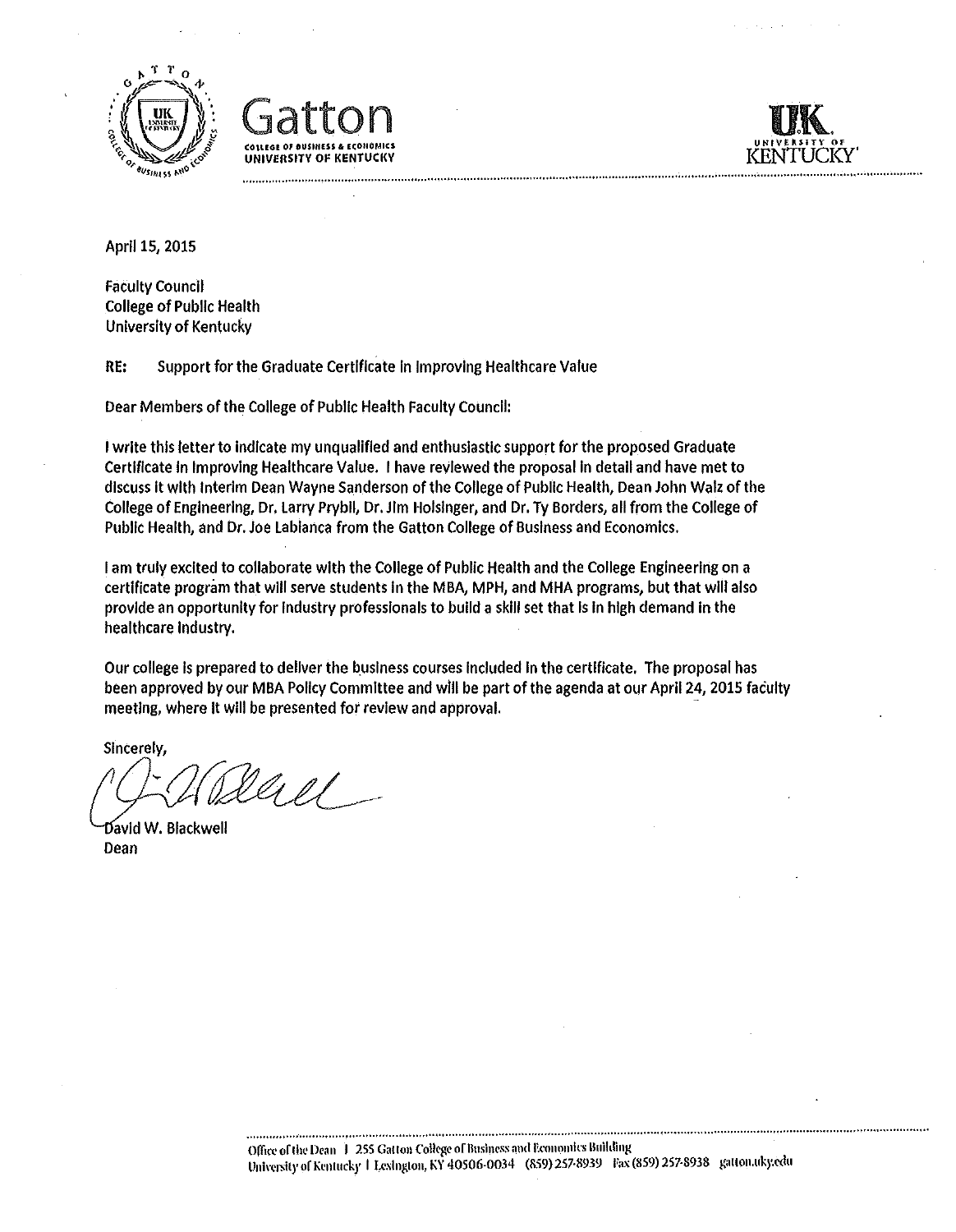

**UNIVERSITY 01;**  I<ENTUCI<Y'

**Office of the Dean Colkgc- of E11g:ineering**  351 Ralph G. Anderson Building Lexington, KY 40506-0503 **859 257-J6S7 J•ax 859 251-5727 WW\\',c11gr.uky.t·1lu** 

April 10,2015

CPH Faculty Council University of Kentucky College of Public Health

Dear Council Members,

l write to express my strong support for the proposed graduate certificate in Improving Health Care Value. The College of Engineering is excited about the opportunity to participate in this valuable program and will commit to offering the courses relevant engineering courses, specifically in the Quality and Safety Improvement track.

Sincerely,

John y. Way

John Y. Walz Dean

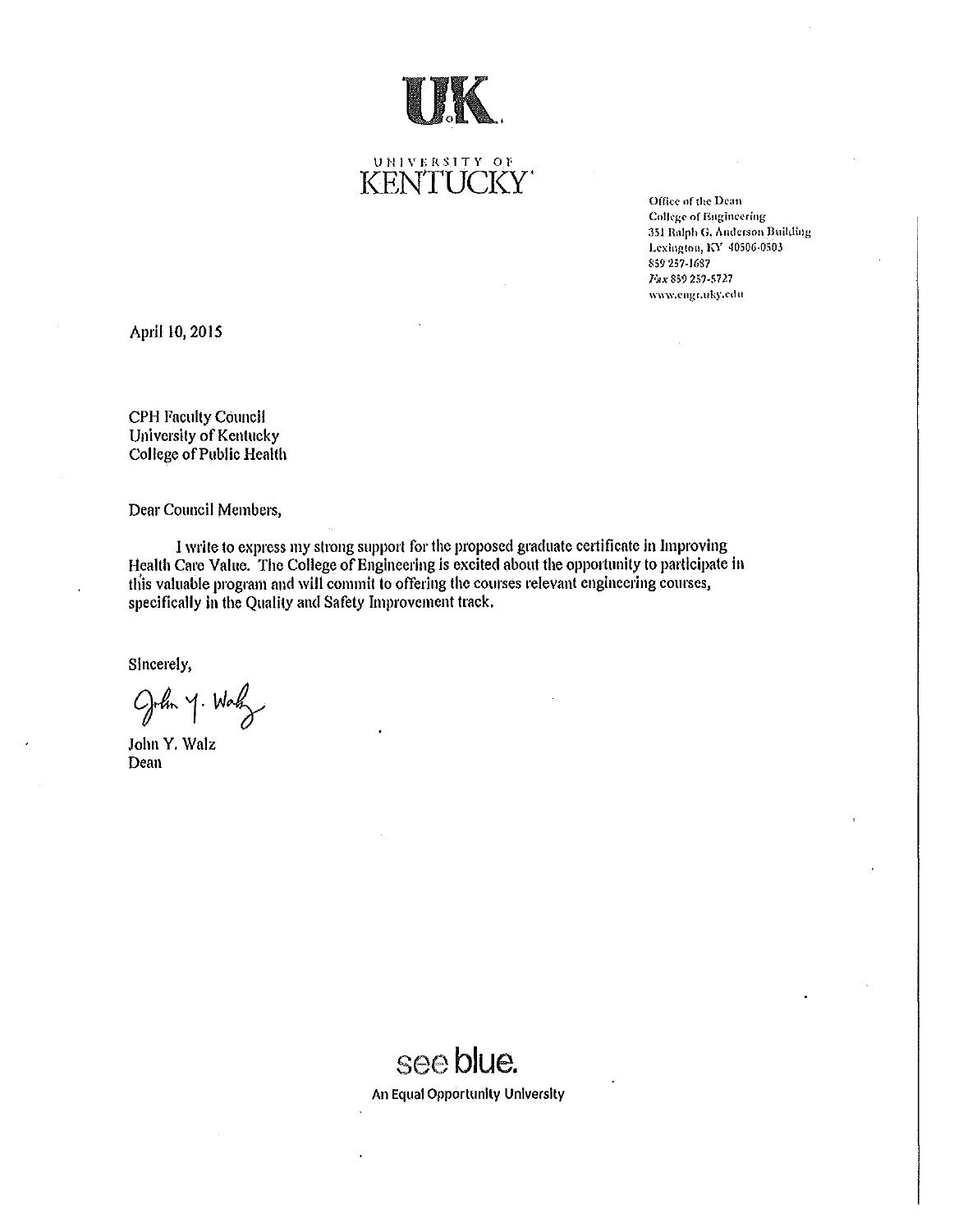COLLEGE OF PUBLIC HEALTH APPROVAL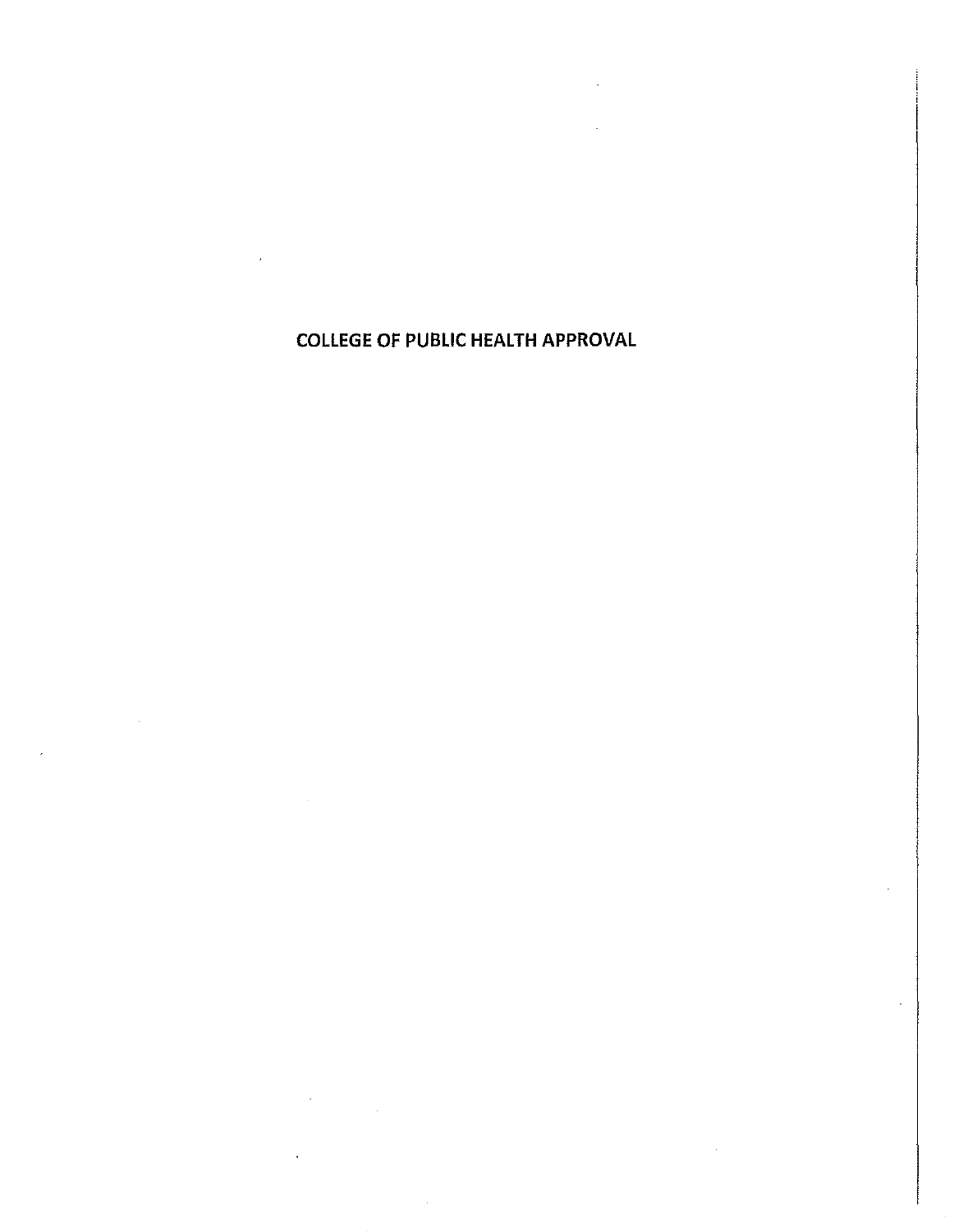#### HMP FACULTY MEETING MINUTES

#### November 12, 2014

#### 1:00-2:30 CPH 207

Attendees: Ty Borders, Martha Riddell, Julia Costich, Mike Smith, F. Douglas Scutchfield, Sarah Wackerbatih, Rick Ingram, Jim Holsinger, Larry Prybil, CB Mamaril, Scott Hankins, Kimberly Tumlin, Andrea Perkins, and Melody Hall

- 1. Approve September faculty meeting minutes
	- Approved
- 2. Update on electronic student course evaluations (Andrea Perkins, Kimberly Tumlin)
	- Kimberly Tumlin will work with assessment and with the colleges' stakeholders.
	- TCE's on-line will be on a trial run basis this Fall.
	- Fall 2015 they will be available college wide in Fall 2015.
- 3. Update on faculty recruitment
	- We are interviewing Adam Wilk in December.
	- We will interview others later.
- 4. Drs. Holsinger and Prybil presented the proposed certificate in Improving Health Care Value. The faculty discussed the certificate.
	- The 3 tracks of the certificate are Clinical Leadership, Finance and Business, and Quality /Safety Improvement.
	- Overall, the faculty expressed some support for a potential certificate, but had concerns about particular components of it.
	- Several faculty members questioned what the target audience was for the certificate and the business case for offering it.
	- There was discussion that the certificate is not a partnership with B&E because the Finance and Business track does not include any HMP courses.
	- Several faculty members commented that we should cross-list selected HMP and B&E courses in the Finance and Business track (e.g., health care marketing and marketing).
	- Several faculty members commented that CPH 600 Health Services and Systems Organization should be the core/foundational course.
	- There were some questions raised about the "electives" language contained in the certificate proposal- would they be in addition to or in place of the "selectives" listed?
	- Several questions were raised regarding the practicum, noting that it is for no credit hours and would generate no tuition revenue.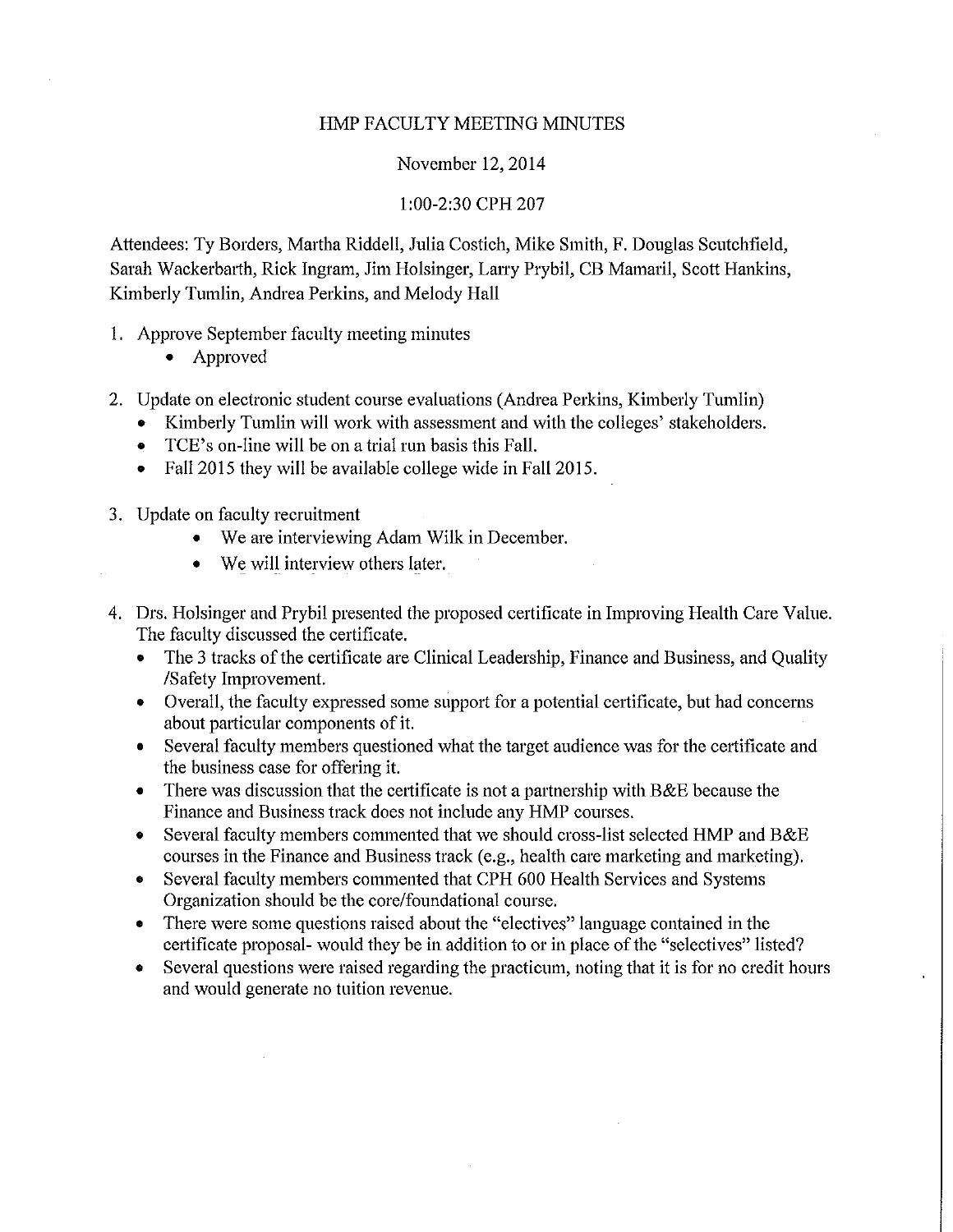Dr. Borders summarized the main points regarding the certificate for further discussion:

- (1) Business case and market
- (2) Core/foundational course
- (3) Health care content in the Finance and Business track
- (4) Need for a practicum
- (5) Assessment/competencies
- 5. Discussion about combined HA/CPH course content
- 6. BriefCPH Committee Repotis
	- a. Faculty Council -Riddell
	- b. Academic Affairs Wackerbarth
		- We have 18 students that have completed their course work but have not completed their capstone.
		- Steve Fleming will have a new Healthcare Epi. course. Dr. Wackerbatih will send it to the HMP faculty.
	- c. Admissions nothing to report
	- d. Research  $-$  nothing to report
	- e. Practice and Service nothing to report
	- f. Health Care Colleges Council nothing to report
	- g. Academic Promotion and Tenure  $-$  nothing to report
- 7. Other issues
	- Dr. Williams stated that his new course proposal is based on prior courses taught be Sarah Wackerbarth. This course will engage faculty and staff that are interested in health care teamwork.
	- This course will teach how to become a leader, trainer, for our future workers.
	- Also, the electronic format will be interactive.
- 8. Adjourn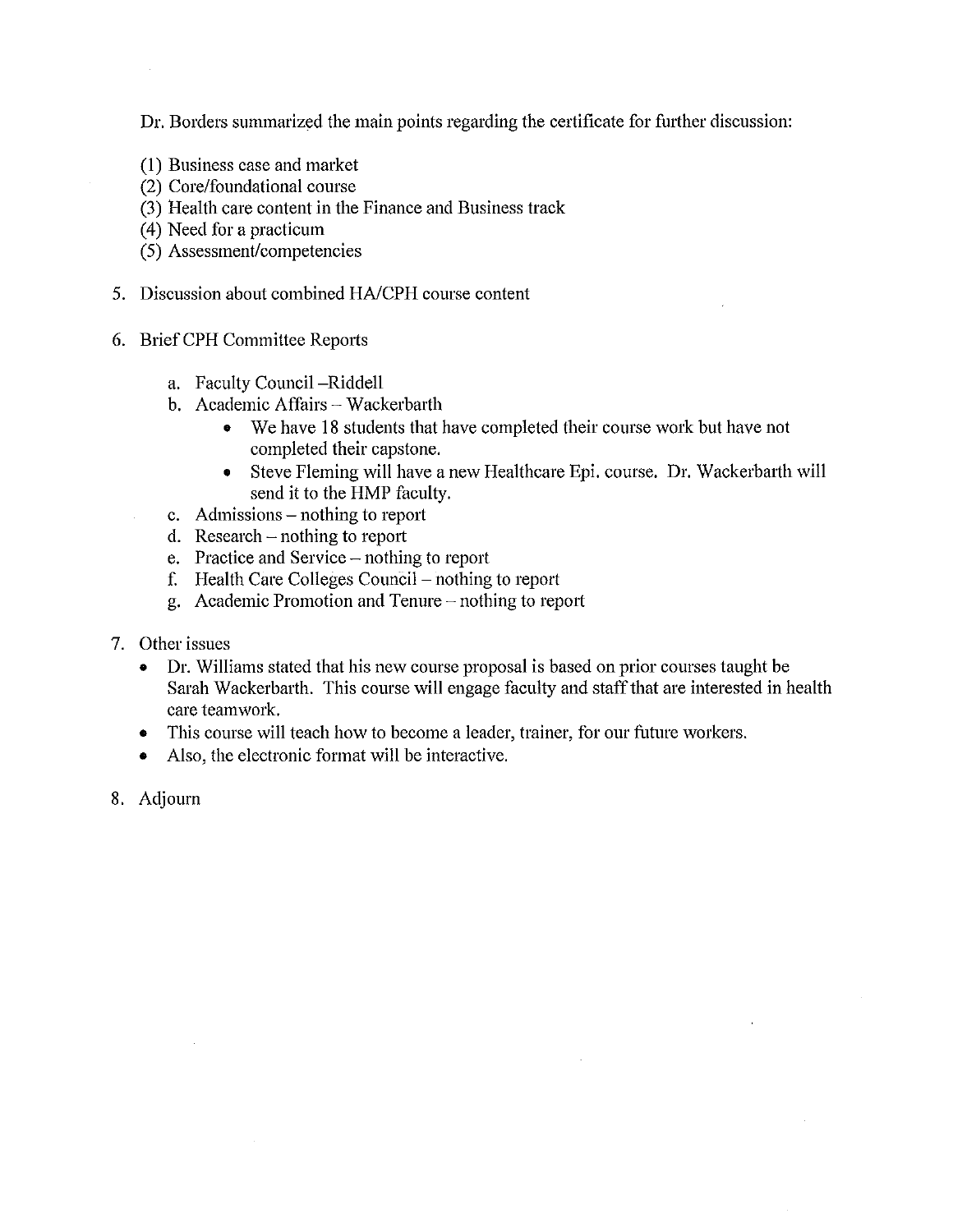#### **Prybil, Larry**

**From:**  Sent: **To:**  \_Subject: Prybil, Larry Saturday, April 11, 2015 2:07 PM Holsinger, James SOME GRADUATE CERTIFICATE-RELATED ITEMS WE'LL WANT TO ADDRESS

Jim - Jn addition to talking with Steve Fleming and developing any additional "section(s)" to the current proposal we decide are needed for the CPH Faculty Council's review, there a few related items we should discuss:

,.

 $\mathbf{A}$ 

• With request to the "approval date" by the HMP faculty, there a couple of options. Probably the best bet is to use 2/25/15. On February 17 I sent Ty (and you) an email that appended the draft proposal dated  $2/17/15$ . That email outlined -- and the proposal incorporated -- the two (minor) amendments the HMP faculty agreed upon in December plus the edits that emerged from our  $1/13/15$  team meeting with the B&E folks + Brian Jackson's suggestions and asked Ty if he wanted to place this package on the 2/25/15 HMP faculty agenda. His preference was to distribute my email & the proposal to the faculty with a transmittal note from him that saying "Please see below an update on the status of the proposed certificate program. We have a full agenda of other issues set for tomorrow's meeting, but this email should suffice." At that meeting, under Other Business, I asked if anyone had questions -- no one did --- and outlined the next steps and timetable to obtain multi-college & UK approvals.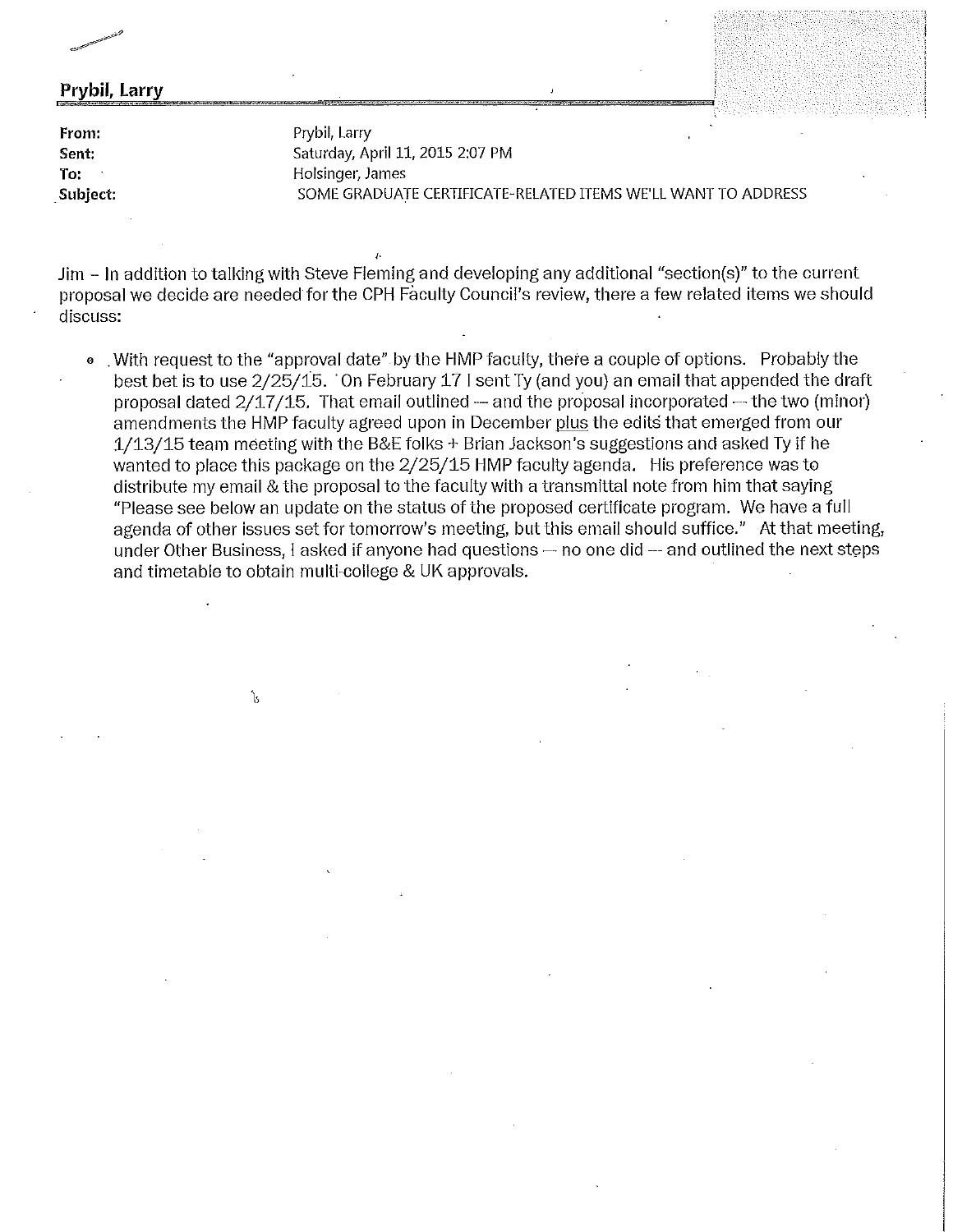### Academic Affairs Committee Meeting Minutes April 9, 2015 9:00am CPH, Room 115

Attendees: Keith Branham (DrPH Student), Sabrina Brown (Epidemiology), Julia Costich (Health Management & Policy), Kate Eddens (Health Behavior), Sujin Kim (Biostatistics), Andrea Perkins (Academic Affairs Administrator), Kimberly Tumlin (Assistant Dean Academic & Faculty Affairs), John Watkins (Gerontology, chair)

Absent: Katherine Cardarelli (Associate Dean Academic & Student Affairs), Stephen Carrick (MHA Student), Betty Ouyang (Environmental Health)

- 1. Call to Order by Dr. Watkins at 9:03am
- 2. Approval of Agenda Motion was made to approve by Julia Costich with a second from Kate Eddens. Agenda was approved.
- 3. Approval of Minutes from March  $12<sup>th</sup>$ , 2015 meeting Motion was made to approve by Julia Costich with a second from Sujin Kim. Minutes were approved.
- 4. Curricular proposals:
	- a. Course Change Proposal: BST 330 Change to BST 230 Dr. Watkins Primary Reviewer
		- i. Changes are being proposed to compliment BPH program. The suggested change is to a lower number and change the title. The committee recommends changing the title to Public Health Analytics I for BST 230.
		- ii. The course proposal form lists a discussion section but in the syllabus it is listed as a lab. The committee recommends that the instructor be consistent.
	- b. New Course Proposal: CPH 330 Public Health Analytics Dr. Watkins Primary Reviewer
		- i. The committee recommends changing the title to Public Health Analytics II to compliment the title of BST 230 since this is to be a follow up course and BST 230 would be a prerequisite.

The chair recommended to approve both course proposals pending the recommended  $changes - the courses were approved.$ 

- c. New Certificate Proposal: Improving Healthcare Value Dr. Watkins Primary Reviewer
	- i. The certificate allows for flexibility within the curriculum for students to choose one of three tracks. The certificate is coordinated with CPH, B&E, and Engineering.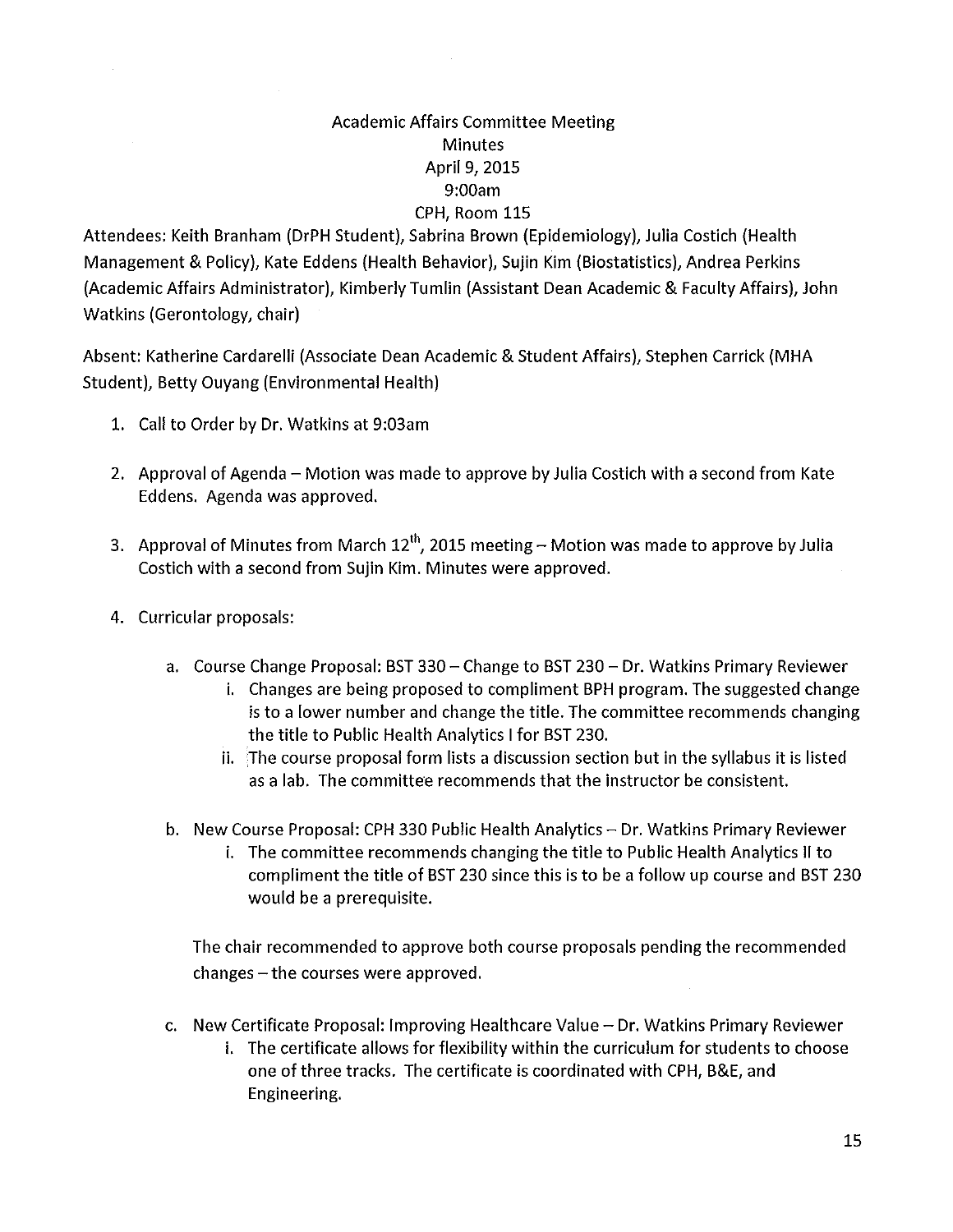- ii. The committee questions how often the courses in the proposal are being offered.
- iii. Dr. Costich said the finance and engineering courses are part of their regular programs and are offered frequently. The HA courses are offered every year in the MHA program. She's not sure about CPH 710.
- iv. Dr. Watkins recommended that Dr. Holsinger and Prybil add an appendix that shows the course offerings/frequency and the resources that will be available for a student to complete the certificate in a timely manner.
- v. Dr. Tumlin suggested outcomes be listed for the program and an assessment plan be created as well.
- vi. The committee recommends the following amendments so that the certificate can continue on through the committees unencumbered:
	- 1. Include course and instructor overview and plan
	- 2. Obtain letters of support from all three College Deans
	- 3. Include an assessment plan
	- 4. The date the HMP department approved the certificate needs to be included for Senate
- vii. A motion to approve the certificate with recommendations was made by Kate Eddens with a second from Kimberly Tumlin. The certificate was approved pending recommendations.
- 5. Report of Associate Dean for Academic Affairs given by Kimberly Tumlin
	- a. To follow up from previous meetings: The TA policy was revised  $-1$ . Open enrollment window with specific days was added, 2. TA's will need to self-register for orientation, 3. Time frames have been adjusted to allow more time for processing. The process will be posted online on the HR webpage
	- b. Dr. Watkins asked ifthe teaching practicum and seminar courses be utilized for TA training. Dr. Tumlin reported that the teaching courses will not tie into the TA process at the moment.
	- c. The Capstone and Practice courses for the BPH program need to be offered; they are both being offered this fall.
	- d. The minor is in the planning process  $-$  it started through the system, but was pulled since there were changes in development to the proposal.
	- e. The major changes will be coming to the table shortly and will address sequencing, outcomes and progression. The new curriculum design will address prerequisite needs for higher level courses
	- f. The assessment planning will enhance tracking in the core courses to ensure skills are being developed.
	- g. There is a new advising planning tool being developed, so all undergrad programs had to develop their course sequencing as a tool for the new software the University is rolling out this fall.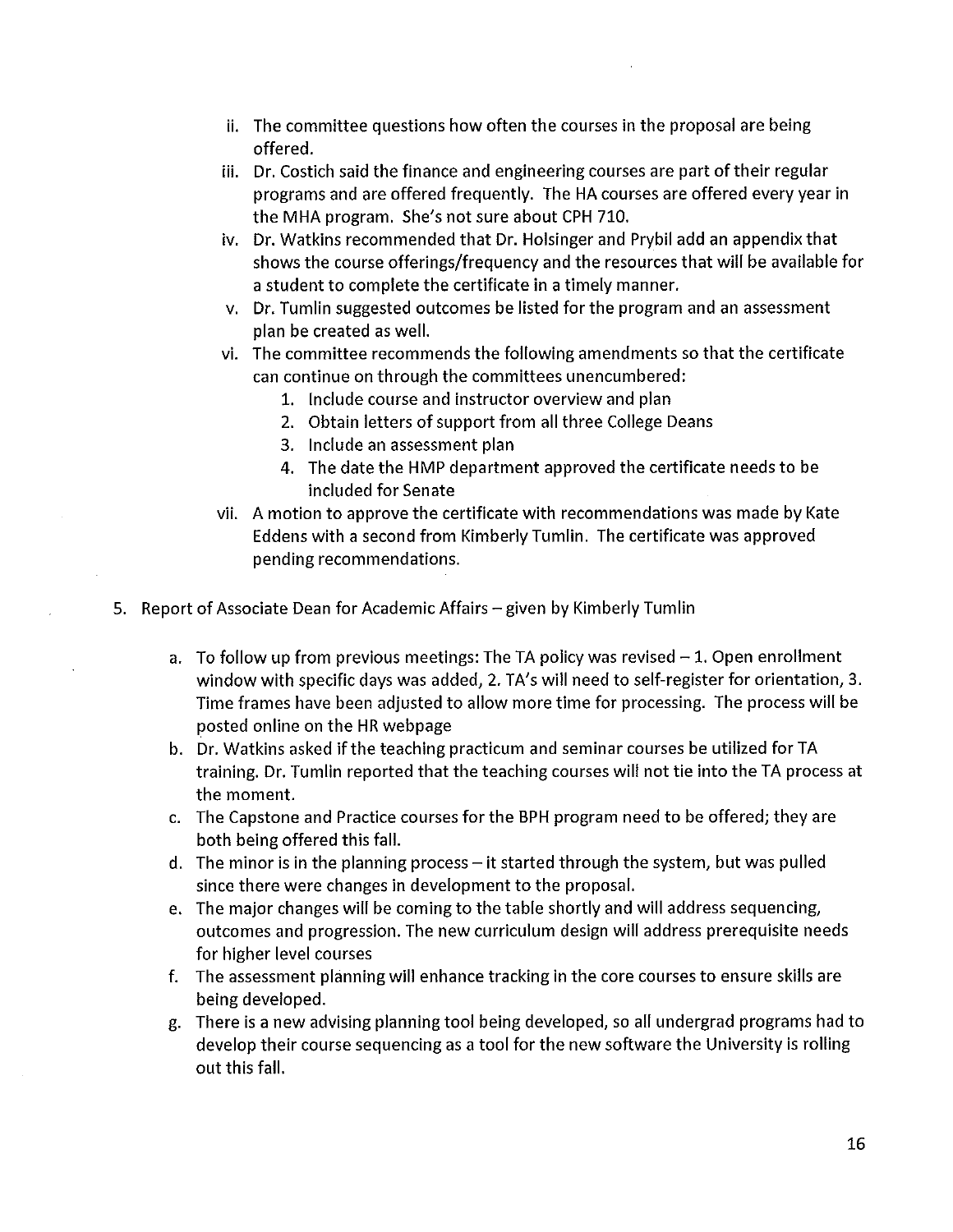- h. The College is working on strengthening the BPH to align students in pursuing an MPH or other Master's level programs or enter the workforce.
- i. This involves restructuring the BPH so the electives would allow students to receive a minor as well either within the College or other Colleges.
- j. A course sequencing map at the College level needs to be developed to prevent course time conflicts.
- k. Update on BPH enrollments for the fall: at the end of March we are at 52 pre and BPH majors. The projection is to have 150 students by January. We will have our first graduates in December.
- I. KHP has a proposal that is a BS in Health Promotion (non-teaching certified track) which includes a new course proposal that is very similar to CPH 201. Dr. Tumlin and Cardarelli are meeting in May with KHP to discuss how we can collaborate without having crossover.
- m. The Provost has asked all the Colleges to prepare a report as an overview of the health of the College. The report will look at what resources are necessary for implementation of College programs.
- 6. New/Future business
	- a. Dr. Watkins asked if more special topics lines can be created, specifically at the 500-level in the BPH
	- b. Dr. Watkins asked for an advising FAQ for undergrad instructors.
- 7. Next Meeting: May 14, 2015
- 8. Adjournment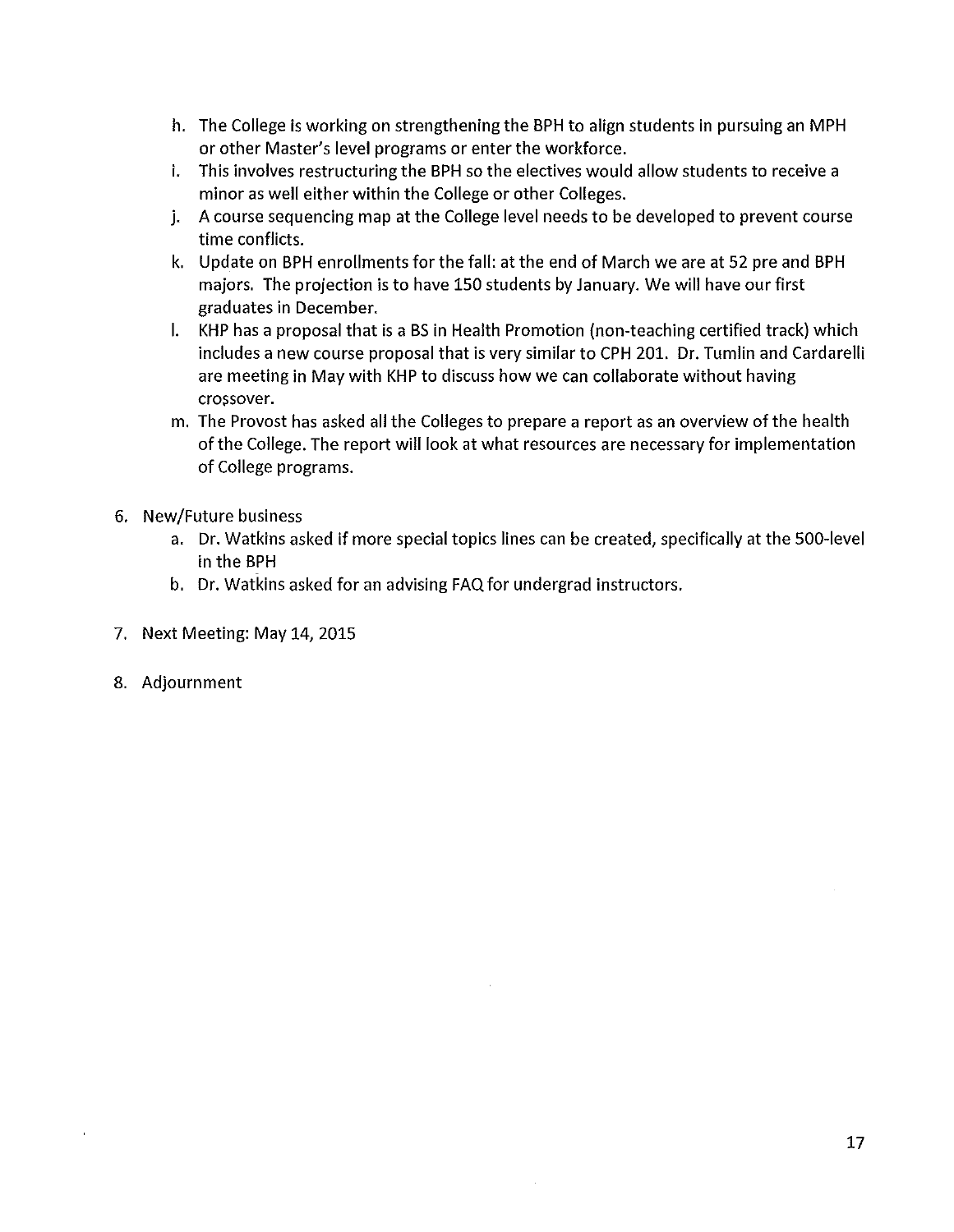

#### Academic Affairs Committee Meeting **Minutes** April 9, 2015 9:00am CPH, Room 115

Attendees: Keith Branham (DrPH Student), Sabrina Brown (Epidemiology), Julia Costich (Health Management & Policy), Kate Eddens (Health Behavior), Sujin Kim (Biostatistics), Andrea Perkins (Academic Affairs Administrator), Kimberly Tumlin (Assistant Dean Academic & Faculty Affairs), John Watkins (Gerontology, chair)

Absent: Katherine Cardarelli (Associate Dean Academic & Student Affairs), Stephen Carrick (MHA Student), Betty Ouyang (Environmental Health)

- 1. Call to Order by Dr. Watkins al 9:03am
- 2. Approval of Agenda Motion was made to approve by Julia Costich with a second from Kate Eddens. Agenda was approved.
- 3. Approval of Minutes from March  $12<sup>th</sup>$ , 2015 meeting Motion was made to approve by Julia Costich with a second from Sulin Kim. Minutes were approved.
- 4. Curricular proposals:
	- a. Course Change Proposal: BST 330 Change to BST 230 Dr. Watkins Primary Reviewer
		- i. Changes are being proposed to compliment BPH program. The suggested change is to a lower number and change the title. The committee recommends changing the title to Public Health Analytics I for BST230.
		- ii. The course proposal form lists a discussion section but In the syllabus it Is listed as a lab. The committee recommends that the Instructor be consistent.
	- b. New Course Proposal: CPH 330 Public Health Analytics Dr. Watkins Primary Reviewer
		- I. The committee recommends changing the title to Public Health Analytics 11 to compliment the title of BST 230 since this Is to be a follow up course and BST 230 would be a prerequisite.

The chair recommended to approve both course proposals pending the  $recommended changes - the courses were approved.$ 

c. New Certificate Proposal: Improving Healthcare Value - Dr. Watkins Primary Reviewer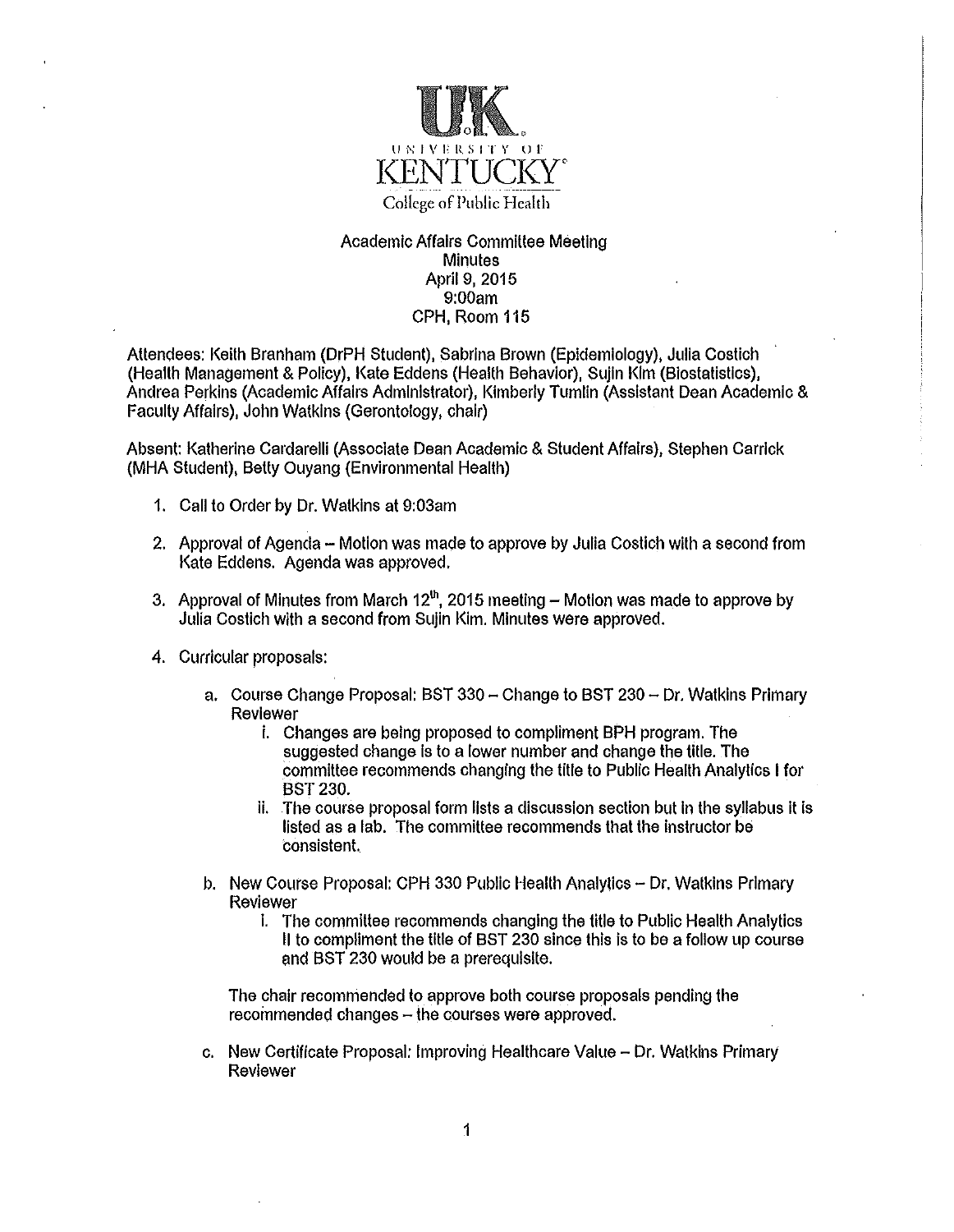

- h. The College Is working on strengthening the BPH to align students In pursuing an MPH or other Master's level programs or enter the workforce.
- I. This involves restructuring the BPH so the electives would allow students to receive a minor as well either within the College or other Colleges.
- j. A course sequencing map at the College level needs to be developed to prevent course time conflicts.
- k. Update on BPH enrollments for the fall: at the end of March we are at 52 pre and BPH majors. The projection Is to have 150 students by January. We will have our first graduates In December.
- I. KHP has a proposal that is a BS in Health Promotion (non-teaching certified track) which Includes a new course proposal that Is very similar to CPH 201. Dr. Tumlin and Cardarelli are meeting in May with KHP to discuss how we can collaborate without having crossover.
- m. The Provost has asked all the Colleges to prepare a report as an overview of the health of the College. The report will look at what resources are necessary for Implementation of College programs.
- 6. New/Future business
	- a. Dr. Watkins asked if more special topics lines can be created, specifically at the 500-level in the BPH
	- b. Dr. Watkins asked for an advising FAQ for undergrad Instructors.
- 7. Next Meeting: May 14, 2015
- 8. Adjournment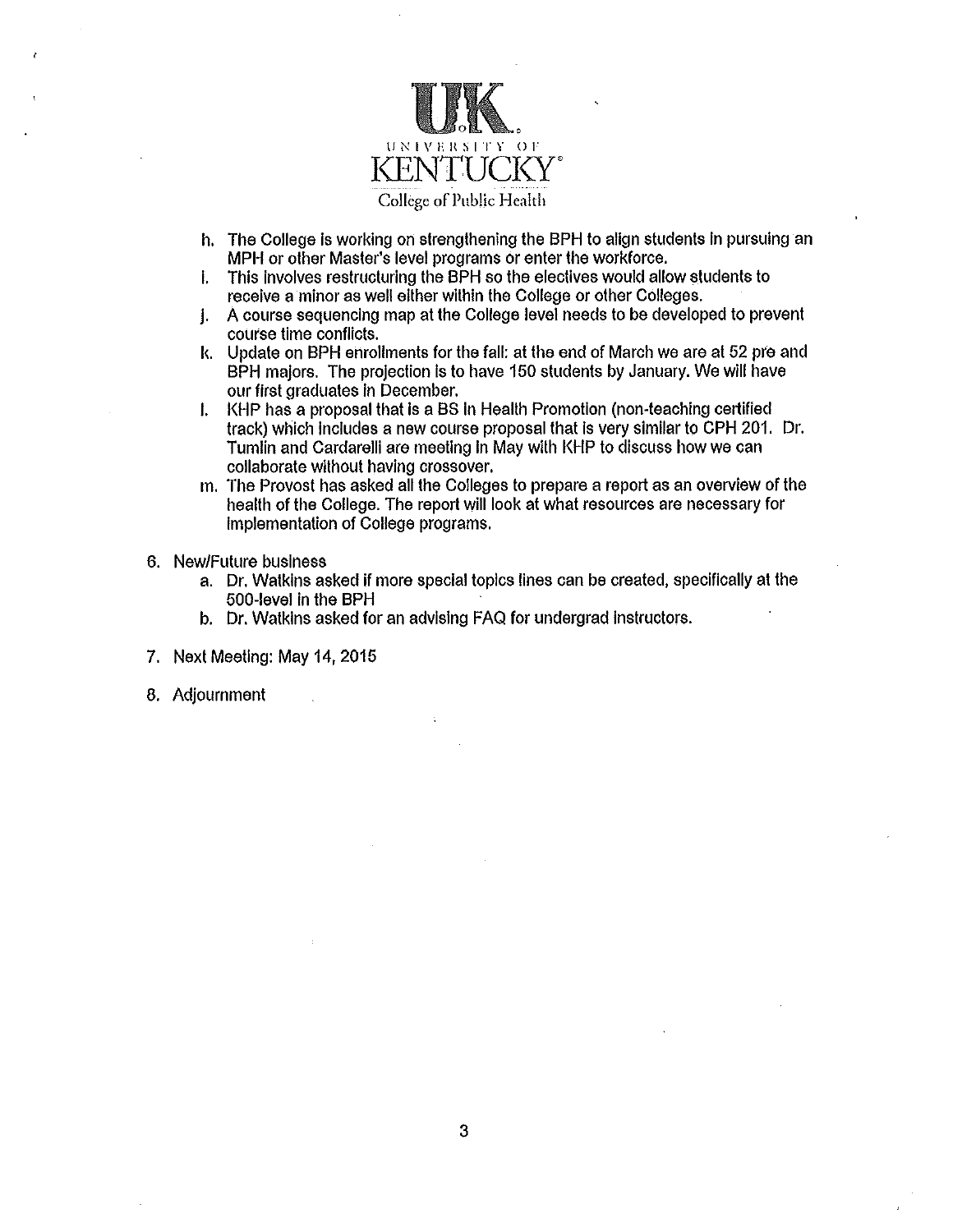#### University of Kentucky College of Public Health Faculty Councll Minutes Wednesday, April 22, 2016 8:30 am CPH Room 207

Attendees: Fleming, Prince, Riddell, Sanderson, Swanson, Watkins, Flanagan

- I. Call to Order The meeting was called to order at 8:35 am.
- II. Approval of Agenda The agenda was accepted as presented.
- Ill. Approval of minutes The minutes from March 25, 2015, were accepted as presented.

IV. Dean's Update - Sanderson provided information as follows:

- Dean's Search four dean candidates have been Invited to campus the first week of May to meet with college constituents, give talks, and meet with external partners. It is anticipated that there will be a second interview with one or two candidates.
- The number one priority when Sanderson became Interim dean was to realign activities in the business office. Whlle there has been great progress, there Is still work to be done. The college will finish "in the black" this fiscal year. The college audit has been put on hold.
- The Provost's budget meeting is on Friday April 24. The plan is to request more resources, including 3 new regular faculty lines, lecturer faculty support, and TA support. Flanagan provided an overview of the Lecturer title series and will distribute the university AR to the committee. Watkins can provide several recent articles regarding the utilization of lecturers. Space issues will again be highlighted.
- Development Sarah Noble has been working to identify and track scholarships and endowments. She is working with Scot Mcintosh to develop two annual alumni newsletters. The new dean should have the experience to solicit large donations for the college.

V. Unfinished Business

- HCCC election One faculty member has self-nominated for this position. Fleming will continue to solicit nominations, with a possible vote being held at the all-hands meeting.
- College Committees for 2015-16 The college committee roster was reviewed again, sharing feedback from chairs about representatives from departments. Our goal is to have a complete roster before July 1.

#### VI. New Business

- The following curricular items were approved:
	- o New course proposal: CPH 330 Health Analytics I
	- o Course change proposal: BST 330 Title Change
	- o New Graduate Certificate Proposal: Improving Health Care Value The council requested that Academic Affairs conduct an assessment of the value of certificates to graduates in obtaining positions.
- The All-Hands meeting agenda was reviewed. Fleming will work to finalize it and send to faculty and staff in a few days.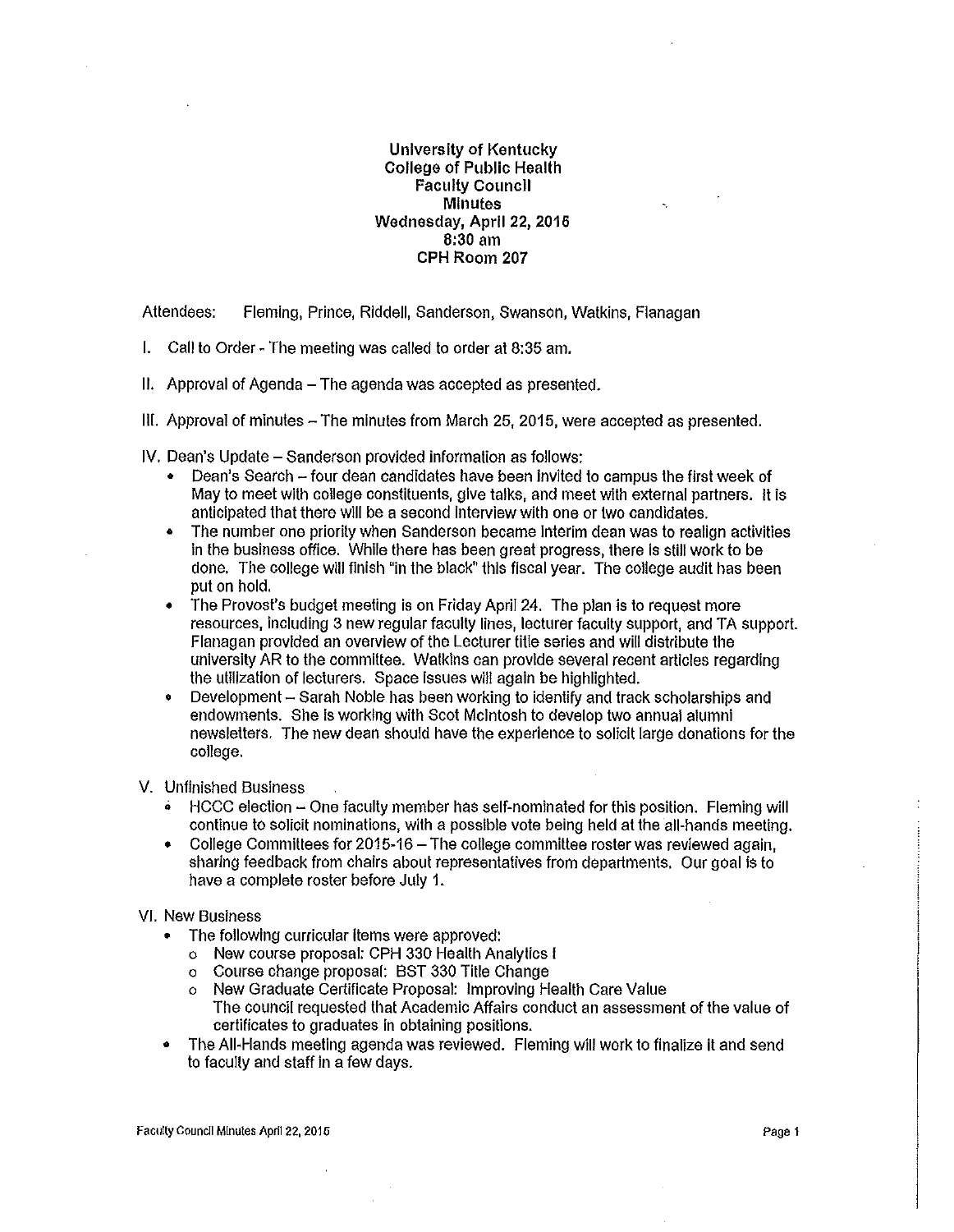VII. Committee Reports - none.

#### VIII. Other Business

There was a brief discussion regarding questions for the dean candidates.

IX. Closing

- Action Items
	- o Fleming will continue solicit nominees for the HCCC election.
	- $\circ$  Flanagan will distribute the AR regarding the Lecturer title series, as well as articles from Watkins.
	- o Fleming will continue filling the College Committee roster with department representatives for the 2015·16 academic year.
- Agenda Items
- Next Meeting
	- o The next meeting is scheduled for Wednesday, May 27, 8:30 am in CPH 207.
- X. Adjourn The meeting was adjourned at 10:01 am.

Minutes prepared by Becki Flanagan

 $\mathbf{i}$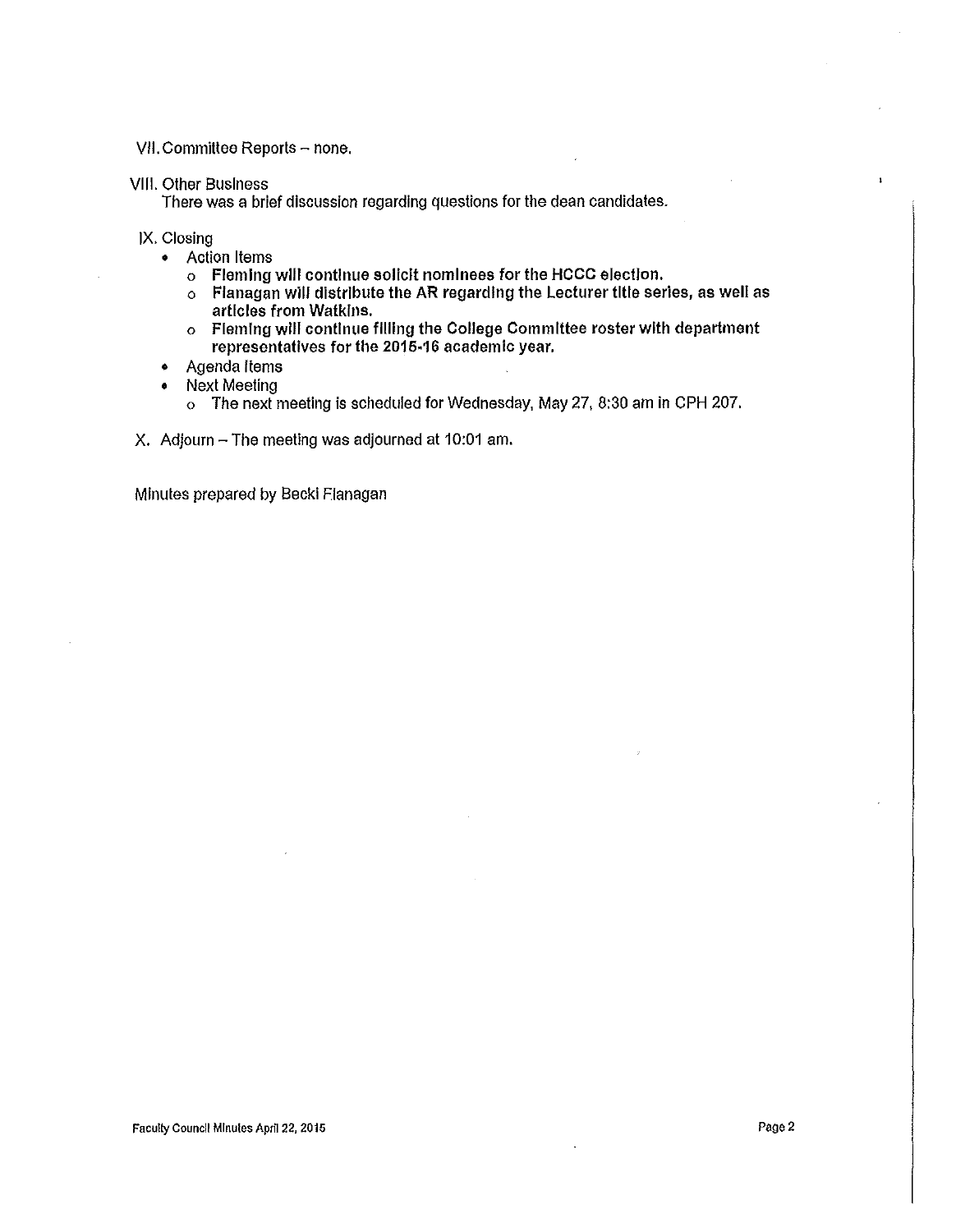#### Bylaws of the University of Kentucky College of Public Health

#### PREAMBLE

These Bylaws serve to govern and guide the academic and administrative conduct within the College of Public Health. They are intended to be consistent with the Governing Regulations and Administrative Regulations of the University of Kentucky and the laws of the Commonwealth of Kentucky and the United States of America. In the event the Bylaws presented herein are inconsistent or contrary to the above-mentioned regulations and laws then those regulations and laws supersede these Bylaws.

#### 0.0. ACADEMIC STRUCTURE

- 0.1. The College is comprised of personnel who, as a group, provide purpose for the College and are responsible for conduct in support of the many mandated and elective activities found within the College.
	- 0.1.a. The Faculty is primarily responsible for the research, teaching, and service missions of the college, and collectively serves as the governing body of the College.
	- 0.1.b. The Administration is primarily responsible for managing the fiscal affairs of the College, and for instituting academic policies and procedures, as developed and/or modified by the Faculty, In accordance with university, state, and accrediting bodies.
	- 0.1.c. The Staff is primarily responsible for providing Faculty and Administration the support necessary in fulfilling the mission of the College.
	- 0.1.d. The Students are responsible for engaging in the opportunities for academic and professional achievement provided by the College.
- 0.2. The College is comprised of six Academic Units: the Departments of Biostatistics, Epidemiology, Health Behavior, Health Services Management, Preventive Medicine and Environmental Health, and the Graduate Center for Gerontology.
	- 0.2.a. A department is the basic educational unit within the College for instruction, research, service, practice and extension in a defined field of learning.
	- 0.2.b. The Departments shall have responsibility to the College as their primary mission.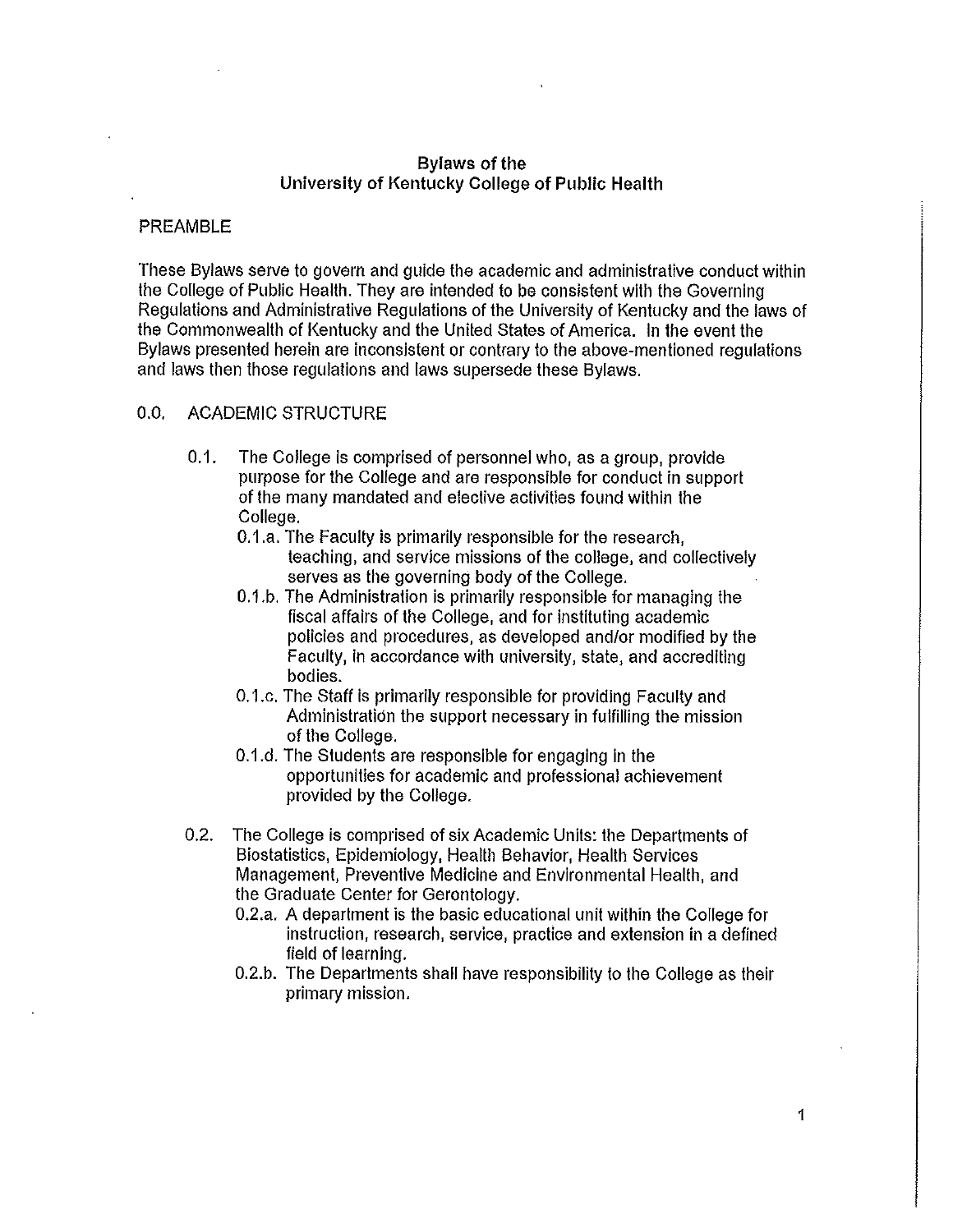- 6.2.a. Faculty Council Responsibilities
	- 6.2.a.(1). Serve as the representative voice of College faculty.
	- 6.2.a.(2). Provide, with support of standing committees, the means whereby College faculty exercise governance.
	- 6.2.a.(3). Foster communication among all faculty, administrators, staff, and students for purposes of effective governance.
	- 6.2.a.(4). Develop and provide mechanisms to effectively inform and engage faculty in matters of governance.
	- 6.2.a.(5). Establish, interpret, and enforce the College By-laws, and provide mechanisms for change of By-laws.
	- 6.2.a.(6). Interpret and evaluate the Rules and Procedures of the College for conformance with faculty governance, and recommend to the faculty any modifications thereof.
	- 6.2.a.(7). Act as liaison with College departments and with other University entities as appropriate to the roles and responsibilities of the Faculty Council.
	- 6.2.a.(8). Report to the Dean those matters requiring administrative action.
	- 6.2.a.(9). Recommend on behalf of the faculty any matters that warrant attention of the Dean of the College, the Provost, the President of the University, or the University Senate.
	- 6.2.a.(10). Recommend members for the Appointment, Promotion, and Tenure Committee for subsequent approval by the Dean.
	- 6.2.a.(11 ). Recommend appointments to standing committees.
	- 6.2.a.(12). Confirm the Chair-Elect for each standing committee for the next fiscal year based on recommendations from the respective committees.
	- 6.2.a.(13). Inform faculty of all committee appointments.
	- 6.2.a.(14). Charge faculty standing committees, as necessary, with matters for study and recommendations.
	- 6.2.a.(15). Oversee standing committees to facilitate faculty business.
	- 6.2.a.(16). Facilitate all College-wide faculty elections.
	- 6.2.a.(17). Receive, review, and recommend for faculty approval all requests for voting and nonvoting membership in the College Faculty.
	- 6.2.a.(18). Perform other responsibilities as delegated to it by the faculty or recommended to it by the Dean.
	- 6.2.b. Faculty Council Membership
	- 6.2.b.(1). Faculty Council is comprised of voting faculty representing each of the College departments.
	- 6.2.b.(2). Council representatives shall serve two-year terms.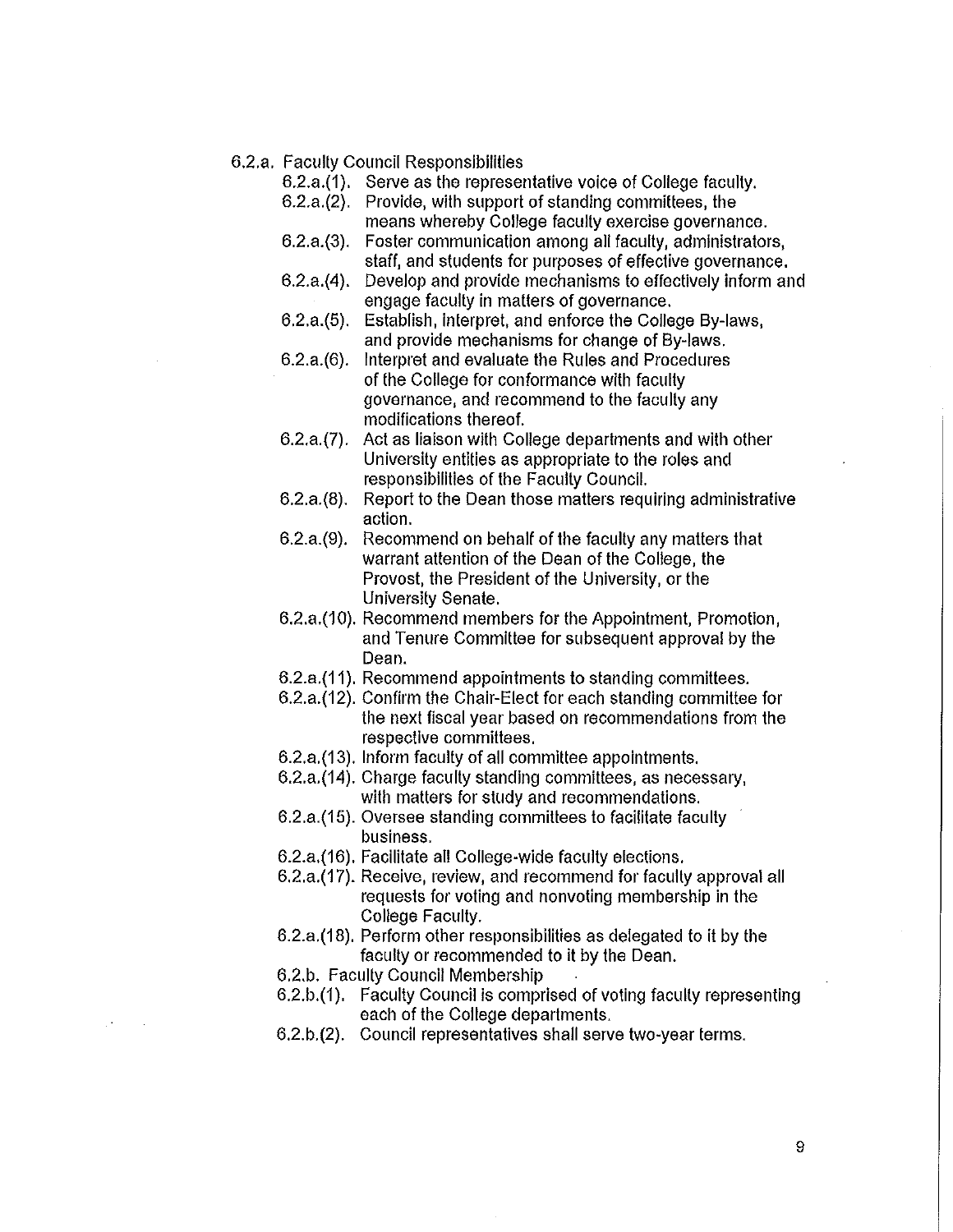- 7.5.b.(5). The Dean shall be an ex officio, nonvoting member.
- 7.5.b.(6). Appropriate Associate and Assistant Deans shall be ex officio, voting members. Additional Directors from the college may be non-voting members.
- 7.5.b.(7). Shall submit a copy of the minutes of all meetings in a timely manner to the Chair of the Faculty Council, Dean, and to the central file in the college administrative offices.
- 7.5.b.(8). The Chair shall maintain a record of attendance at meetings.
- 7.5.b.(9). Shall submit an annual report to the Dean, the Faculty Council, and to the central file.
- 7.5.b.(10). Shall perform other responsibilities as delegated to it by the faculty, Faculty Council, or Dean.

#### 8.0. SUSPENSION OF BYLAWS

A specific bylaw may be suspended by a vote of three-fourths of the eligible voting faculty member present at a meeting of the College of Public Health faculty when the quorum is present. A suspension motion must include a rationale and an expiration date.

#### 9.0. REVIEW AND AMENDMENT

- 9.1. The Bylaws of the faculty of the College of Public Health may be amended at any regular or special meeting of the College faculty provided at least fourteen days have elapsed between circulation to the faculty of the proposed arnendrnent(s) and final consideration of passage.
- 9.2. Revisions to the Bylaws must be approved by two-thirds of the voting faculty not on leave.
- 9.3. Revisions to the Bylaws shall become effective upon approval of the Provost.

Amended: August 2005 Amended: August 2006 Amended: April 2008 Amended: April 2010 Revised: December 2013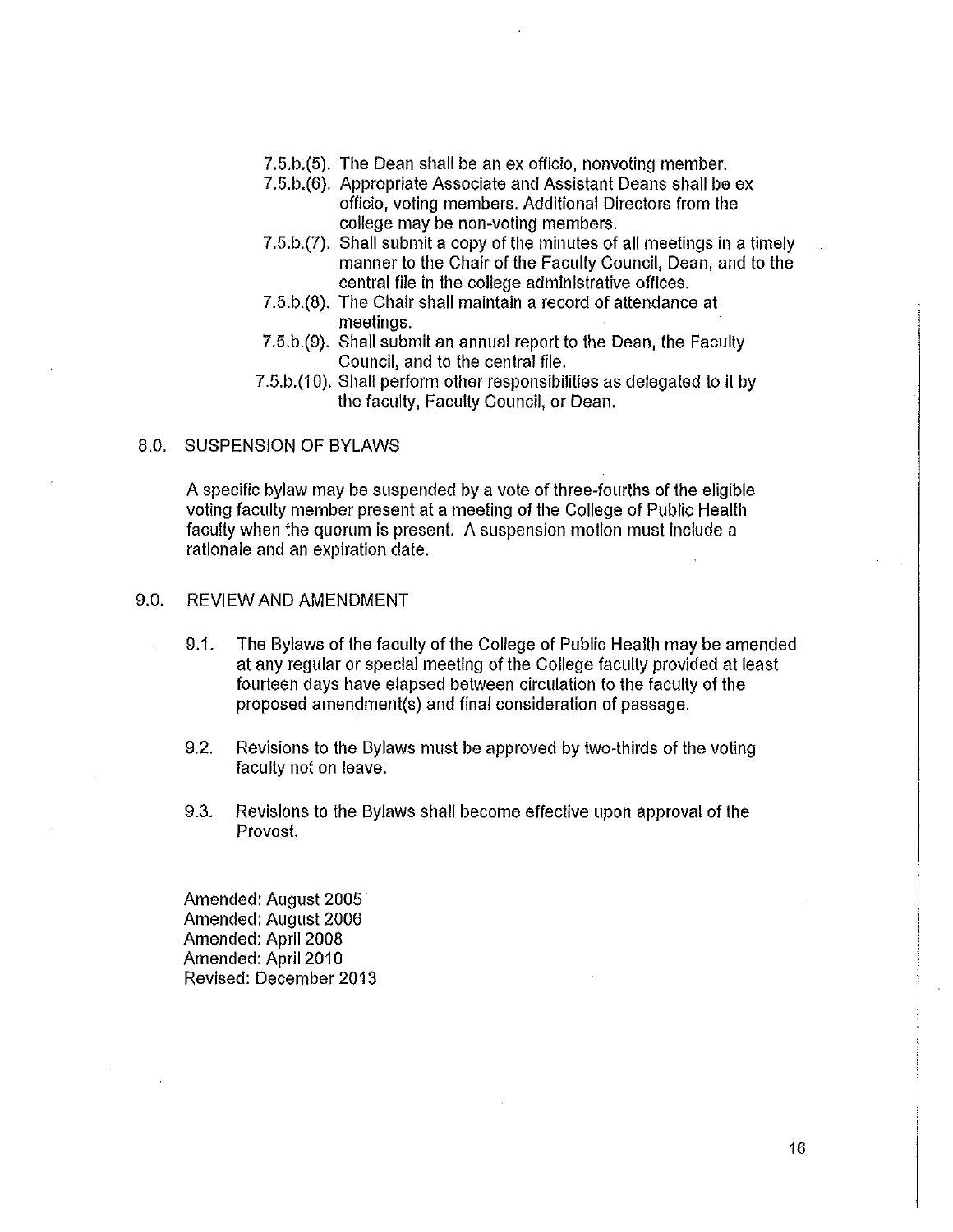# GATTON COLLEGE OF BUSINESS APPROVAL

 $\sim 10$ 

 $\mathcal{L}^{\text{max}}_{\text{max}}$  and  $\mathcal{L}^{\text{max}}_{\text{max}}$  $\sim 10^{11}$  km  $^{-1}$ 

 $\hat{\mathcal{A}}$ 

 $\mathcal{L}^{\text{max}}_{\text{max}}$  $\sim 10^{-1}$ 

 $\sim$  $\sim$   $\sim$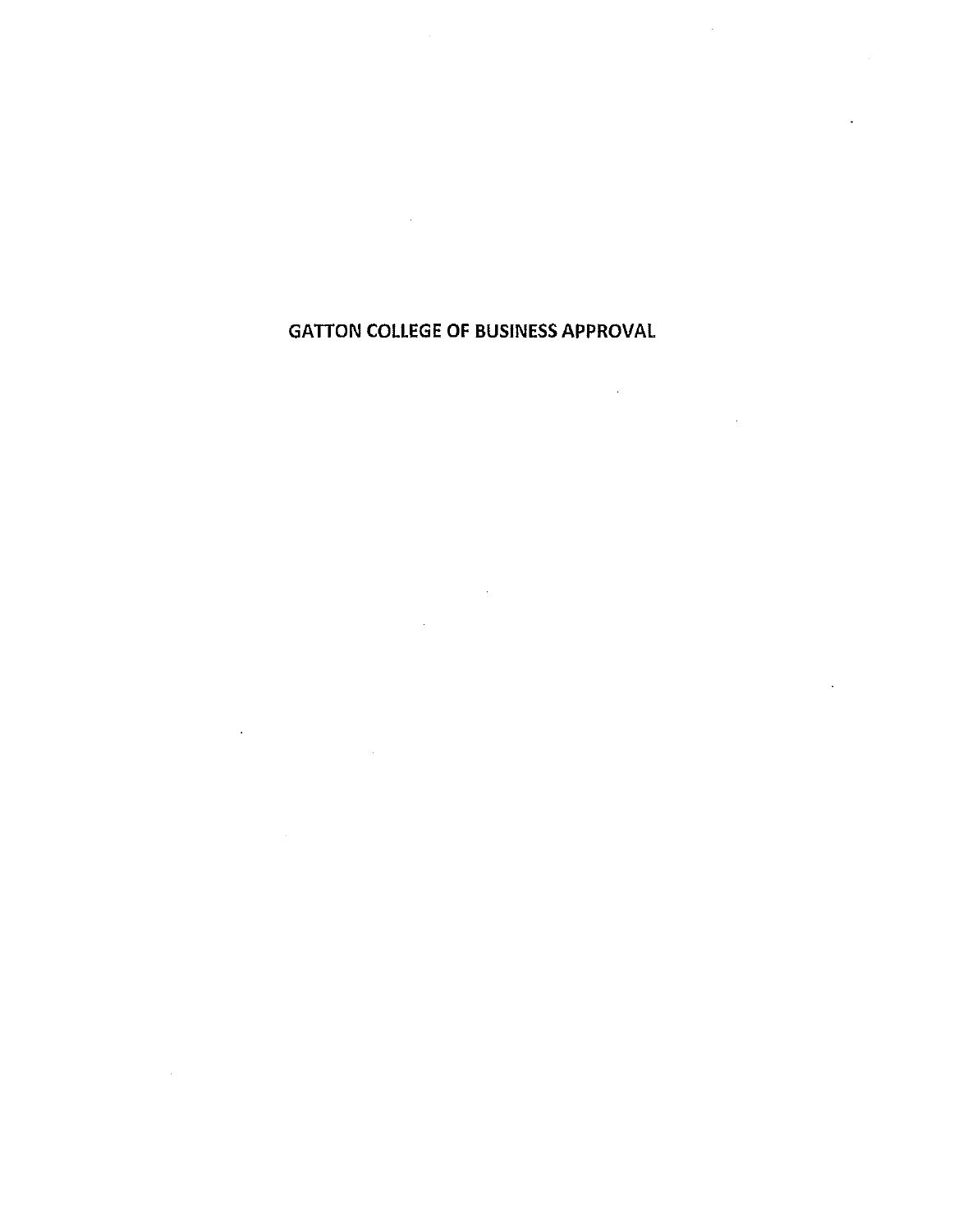## **Spring Faculty Meeting Gatton College of Business and Economics Friday, April 24, 2015**

Felipe Benguria, Brian Bratten, Monika Causholll, Paul Childs, Anthony Creane, Tereza Dean, Josh Ederington, Scott Ellis, Wally Ferrier, John Garen, Bob Gillette, Dan Halgin, Ana Herrera, Gordon Holbein, Gail Hoyt, Zhi Huang, David Hulse, Cynthia Miller, Rose Kim, Carlos Lamarche, Anita Lee-Post, Mark Liu, Wendy Liu, Lala Ma, Tom Pope, Frank Scott, Steve Skinner, Scott Soltis, Sudharshan, Jane Wells, Dave Ziebart, Jim Zlllak

Approval of minutes from December  $12<sup>th</sup>$  meeting - all approved

### **The Graduate Certificate in Health Care - Dr. Steve Skinner**

An email has circulated with details of the proposal for the Graduate Certificate in Health Care. Dr. Joe Labianca has worked on it this and we received the MBA policy committee approval. I'd like to get a vote and move ahead.

Dr. Jim Ziliak - why healthcare certificate and not administration

- Harvie was approached three years ago and was Interested in more MBA's getting that degree but focused on healthcare.
- Nationwide this is not uncommon. Demand and interest was there.

Dr. Wally Ferrier - graduate certificate open to others In the university

- Yes, might go more health degree, or other. It will count towards MBA degree

Dr. Joe Labianca - just make sure you understand this is modular. They will use this to move onto a master's degree. It is flexible.

No further discuss, all in favor  $-$  no opposed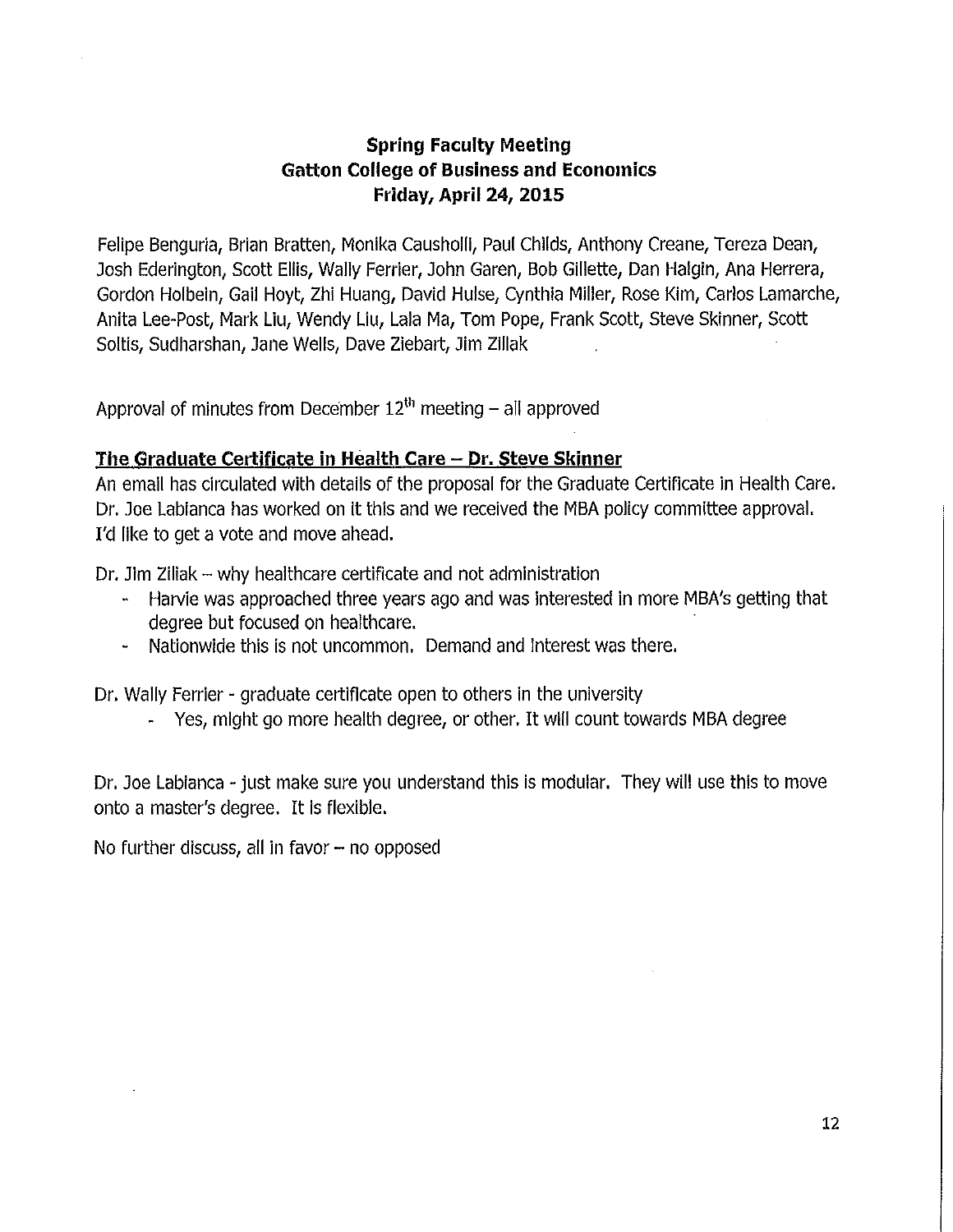# LETTERS OF SUPPORT

 $\hat{\sigma}$ 

 $\frac{1}{2}$  $\ddot{\phantom{a}}$  $\mathbb{R}^2$ 

 $\bar{1}$ 

 $\mathcal{A}$ 

11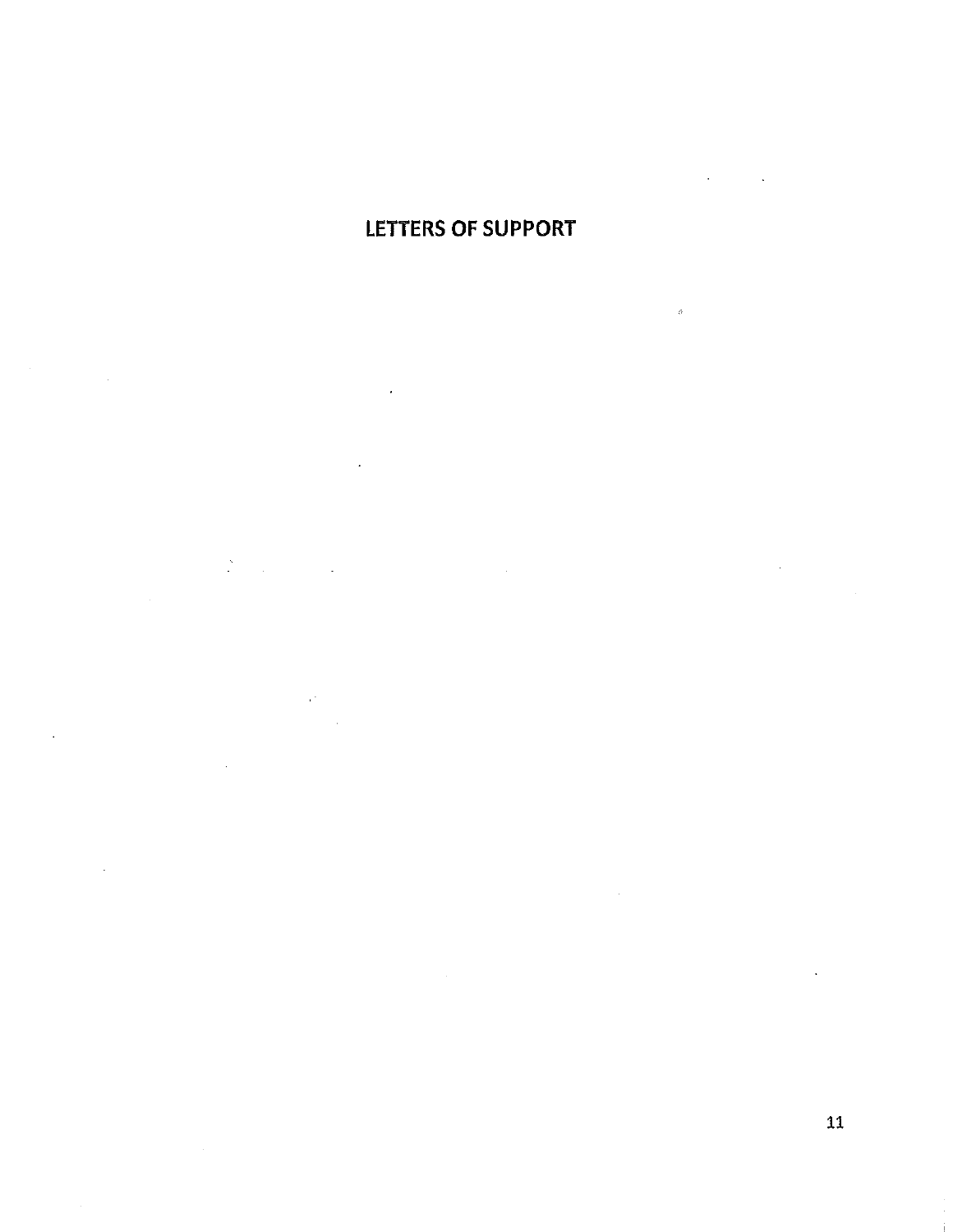#### Faculty of Record

December 18, 2015

I strongly support the Graduate Certificate in Improving Healthcare Quality and will serve as a member of the faculty of Record.

Jim Holsinger

December 19, 2015

Jim,

I strongly support the Graduate Certificate In Improving Healthcare Quality and am happy to serve as a member of the Faculty of Record.

Let me know If you need anything else.

Steve Skinner

January 4, 2016

Dr. Holsinger,

I am happy to accept a role on the Faculty of Record for the Graduate Certificate In Improving Healthcare Quality.

Thank you for providing me the opportunity to participate in such an Important certificate program.

I look forward to the launch of the certificate.

Sincerely, SW

Sarah Wackerbarth, Ph.D. Associate Professor, Health Management & Policy MPH Concentration Advisor, Population Health Policy & Management

January 14, 2016

HI James,

I have been home recovering from surgery and this slipped through the cracks. I would be happy to serve as a faculty of record for the COE/Lean Systems Program.

Abbot Maginnis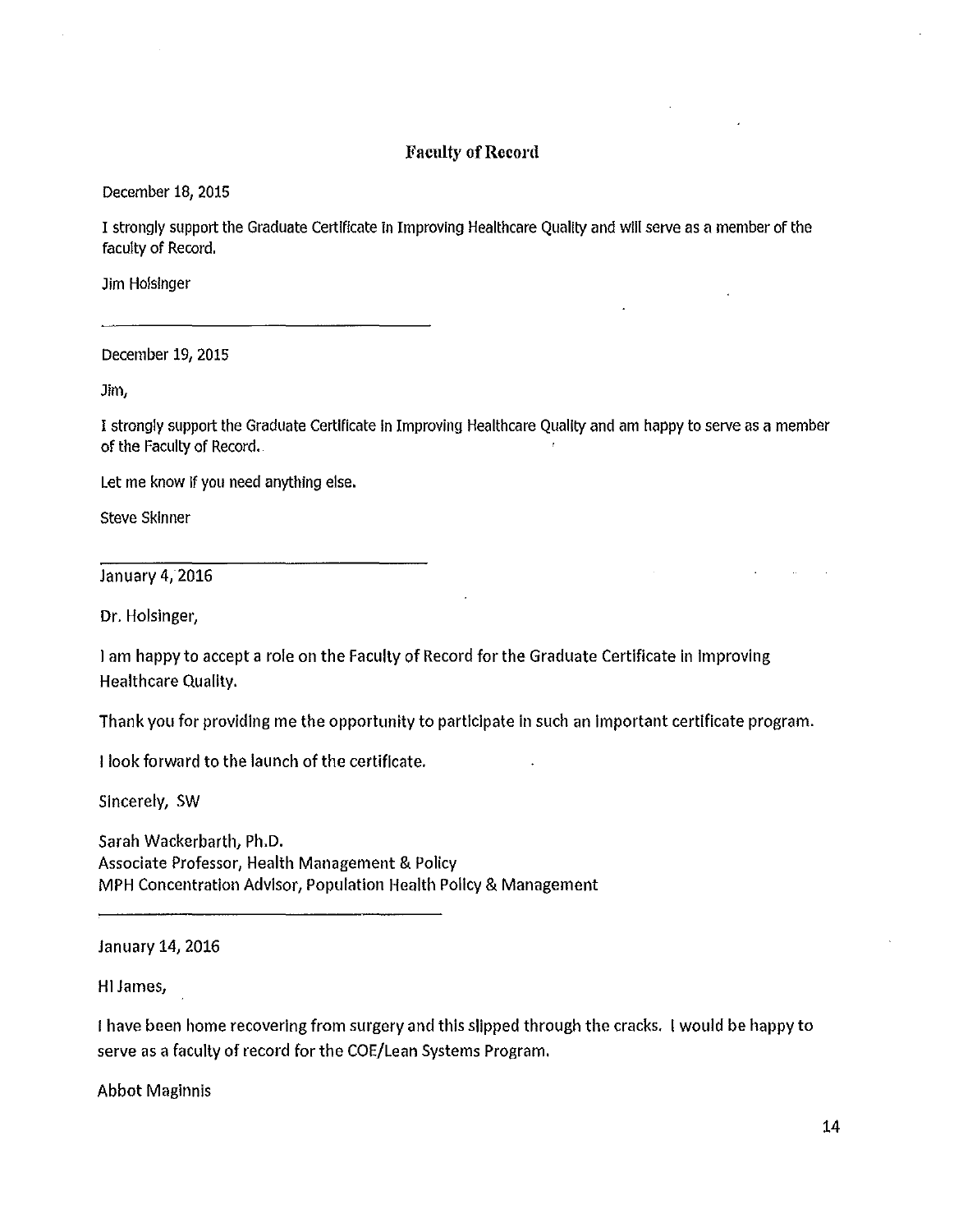





December 23, 2015

Dear Members of the University Senate:

It is my privilege and pleasure to serve as Faculty of Record for the new Graduate Certificate in Improving Healthcare Value. This is an innovative program born of a great and willing collaboration between the University of Kentucky's College of Public Health and the Gatton College of Business and Economics, with assistance from the College of Engineering. The faculty members from all colleges are excited to see this certificate come Into being because we all believe that as the healthcare industry is undergoing radical transformation, there will be great need for additional educational opportunities for those attempting to lead the required changes to their organizations. Our faculty have voted overwhelmingly in favor of this certificate multiple times and are prepared to support It.

I look forward to serving with my colleagues from around the university on this interdisciplinary certificate's Faculty of Record. I know that we arc all looking forward to the certificate becoming n reality. Thank you for your assistance in reviewing this program.

Sincerely,

 $\mathcal{H}_\mathrm{c}$ : 'i ')<br>"

-·· Huay Denne

Giuseppe (Joe) Labianca . Gatton Chair **in** Management· Department of Management Co-Director, LINKS Center for Social Network Analysis Co-Director, University of Kentucky/University of Louisville Executive MBA Concentration Director, Don and Cathy Jacobs Executive Education Center Gatton College of Business & Economics University of Kentucky Lexington, KY 40506-0034

**<sup>1</sup>'f 11nagcmcnt IRpartmenl I** *455T* **Gnttoit** *College* **of Business nnd.Economks Building :OnivCrsity <sup>1</sup> ofKenluck)' I Lexington, KY 40506·0034 859.257.3741** joclabiancn~gmnil.com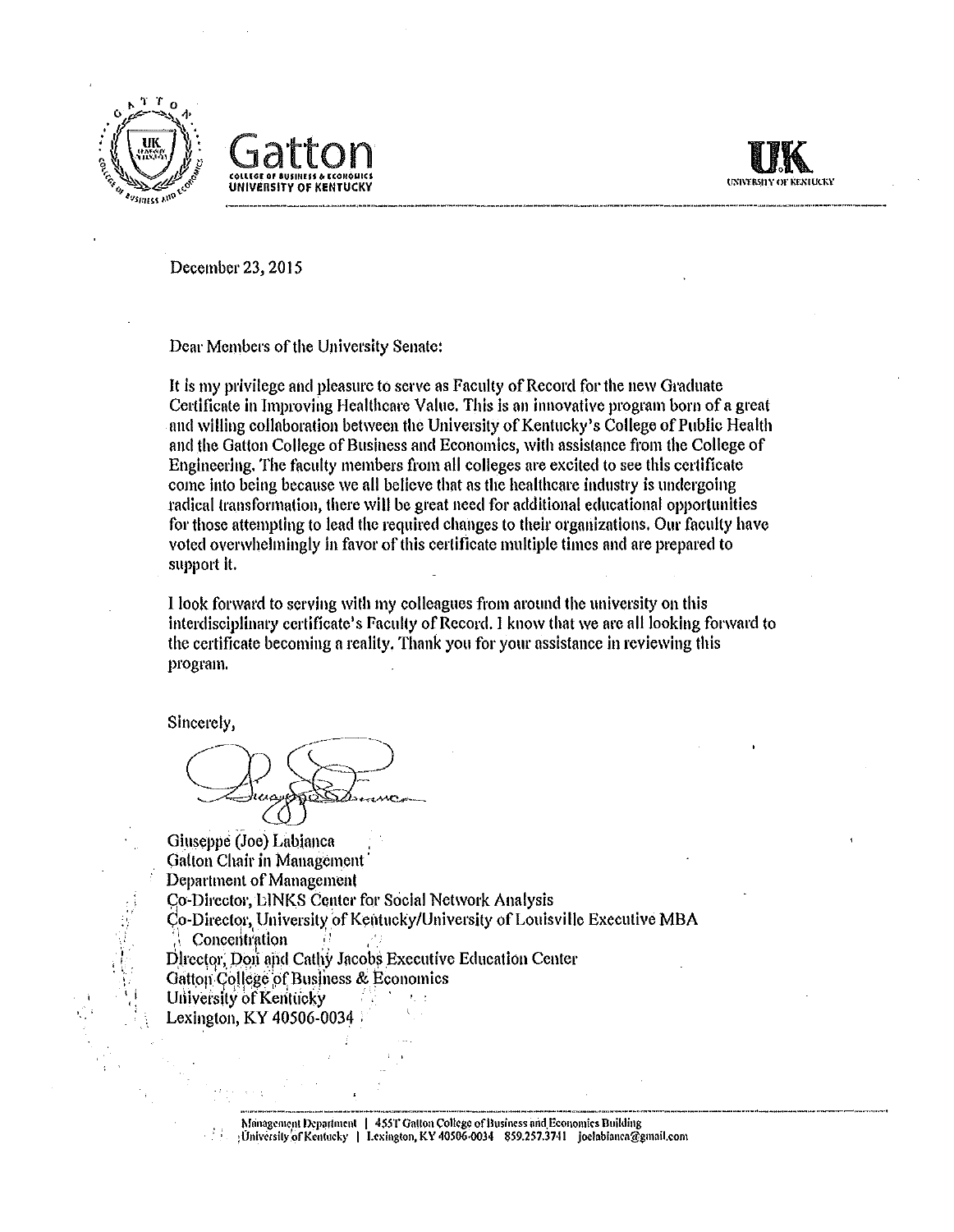



October 12, 2015

- TO: Joe LaBianca Director, Don & Cathy Jacobs Executive Education Center
- $FR:$  Brad Jordan  $\frac{13}{4}$   $\frac{14}{4}$ Chair, Department of Finance and Quantitative Methods (FAQM)
- RE: Graduate Healthcare Certificate Program

ln my role as department chair, I've reviewed the Graduate Healthcare Certificate Program and agree that it wlll serve an important role in extending Improved education among healthcare professionals. My department is willing to offer and staff a special section of FIN 600 that is healthcare focused in support of this new certificate program.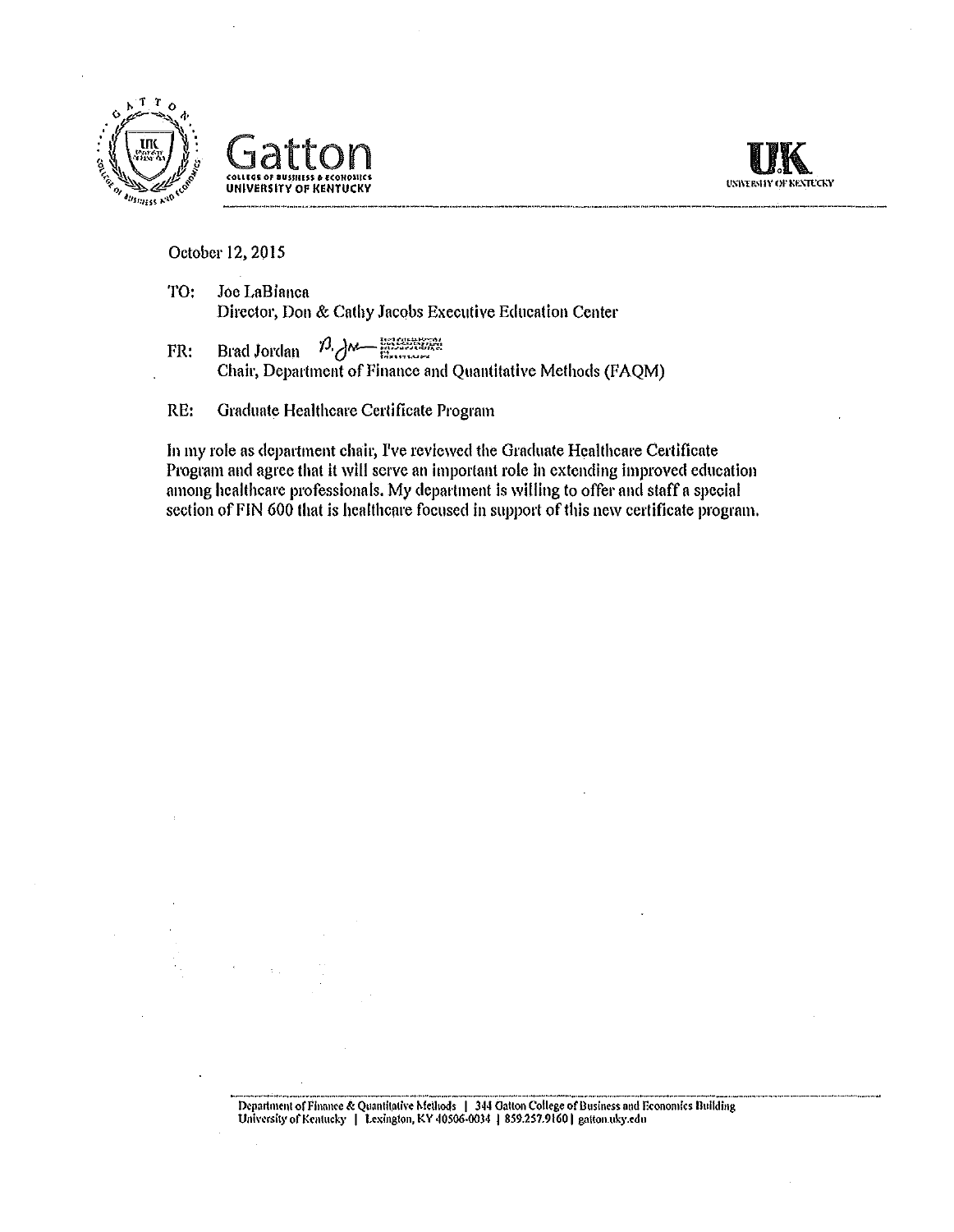

Joe Labianca <Joelablanca@gmall.com>

# **Graduate Healthcare Certificate Letter**

Hoyt, William <whoyt@uky.edu> To: "Labianca, Joe" <joe.lablanca@uky.edu> Mon, Oct 12, 2015 at 2:20 PM





Смихаизманные

**Department of Economics** 

Dear Joe,

As department chair, I have reviewed the Graduate Healthcare Certificate Program and agree that it will serve an Important role In extending Improved professional education among healthcare professionals. My department Is willing and able to offer a special section of ECO 610 focused on healthcare in support of this new certificate program.

Bill

William Hoyt

, Chair and Gatton Endowed Professor

Department of Economics

Gatton College of Business and Economics

University of Kentucky

Lexington, KY 40502

whoyt@uky.edu

859-257-2518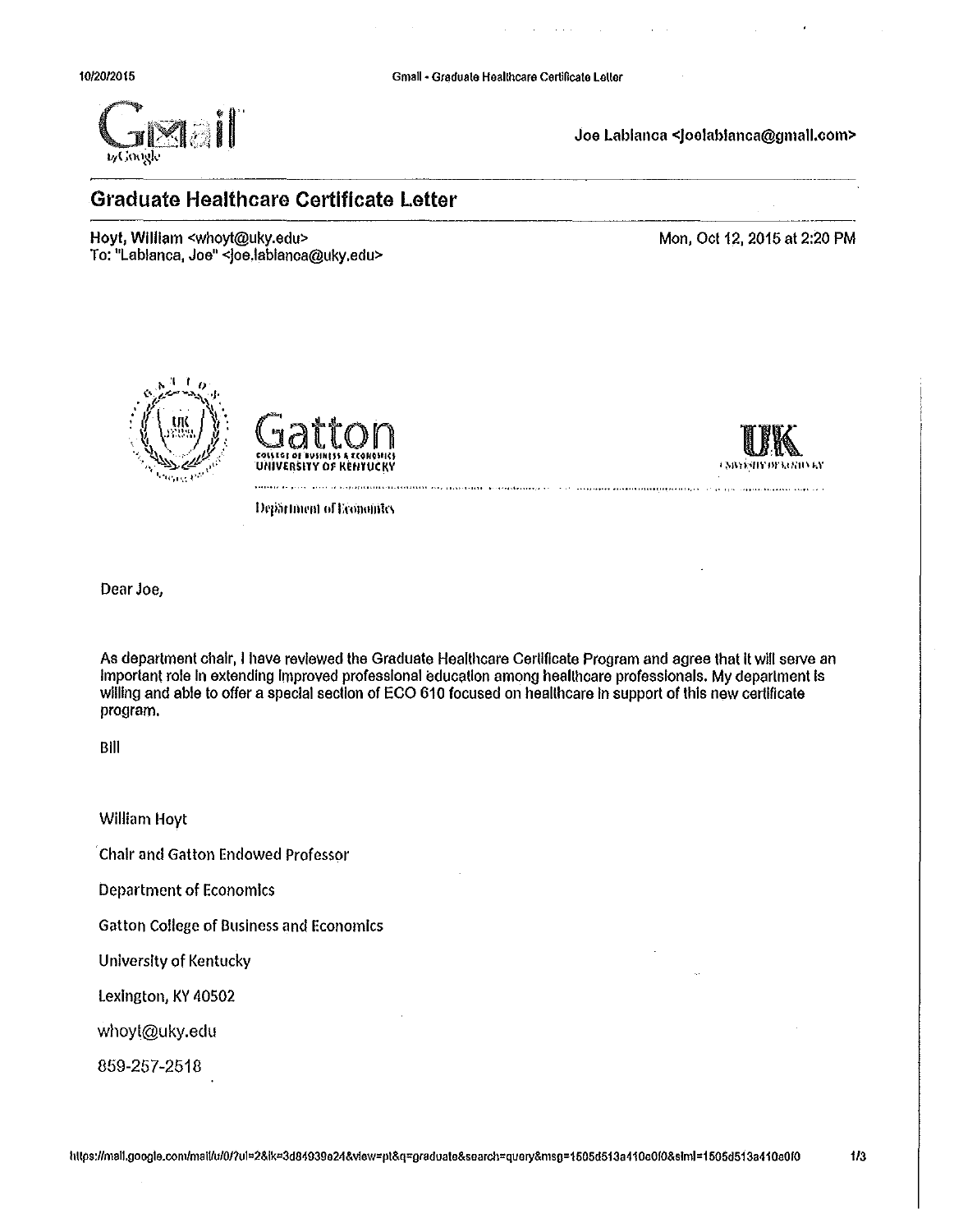

Joe Labianca <Joelablanca@gmall.com>

# **Graduate Healthcare Certificate Letter Request**

Hardesty, David M <dmhard3@emall.uky.edu> To: "Labianca, Joe" <joe.lablanca@uky.edu>

Tue, Oct 13, 2016 at 2:40 PM

Hello Joe,

In my role as department chair, I've reviewed the Graduate Healthcare Certificate Program and agree that It will serve an Important role In extending Improved professional education among healthcare professionals. My department Is wllllng to offer and staff a special section of Ml<T 6QO that Is healthcare focused In support of this new certificate program.

David

David Hardesty

Carol Martin Gatton Endowed Chair

Department Chair Marketing and Supply Chain

Director of the Von Allman Behavioral Lab

 $\cdot$ 

University of Kentucky

david.hardesty@uky.edu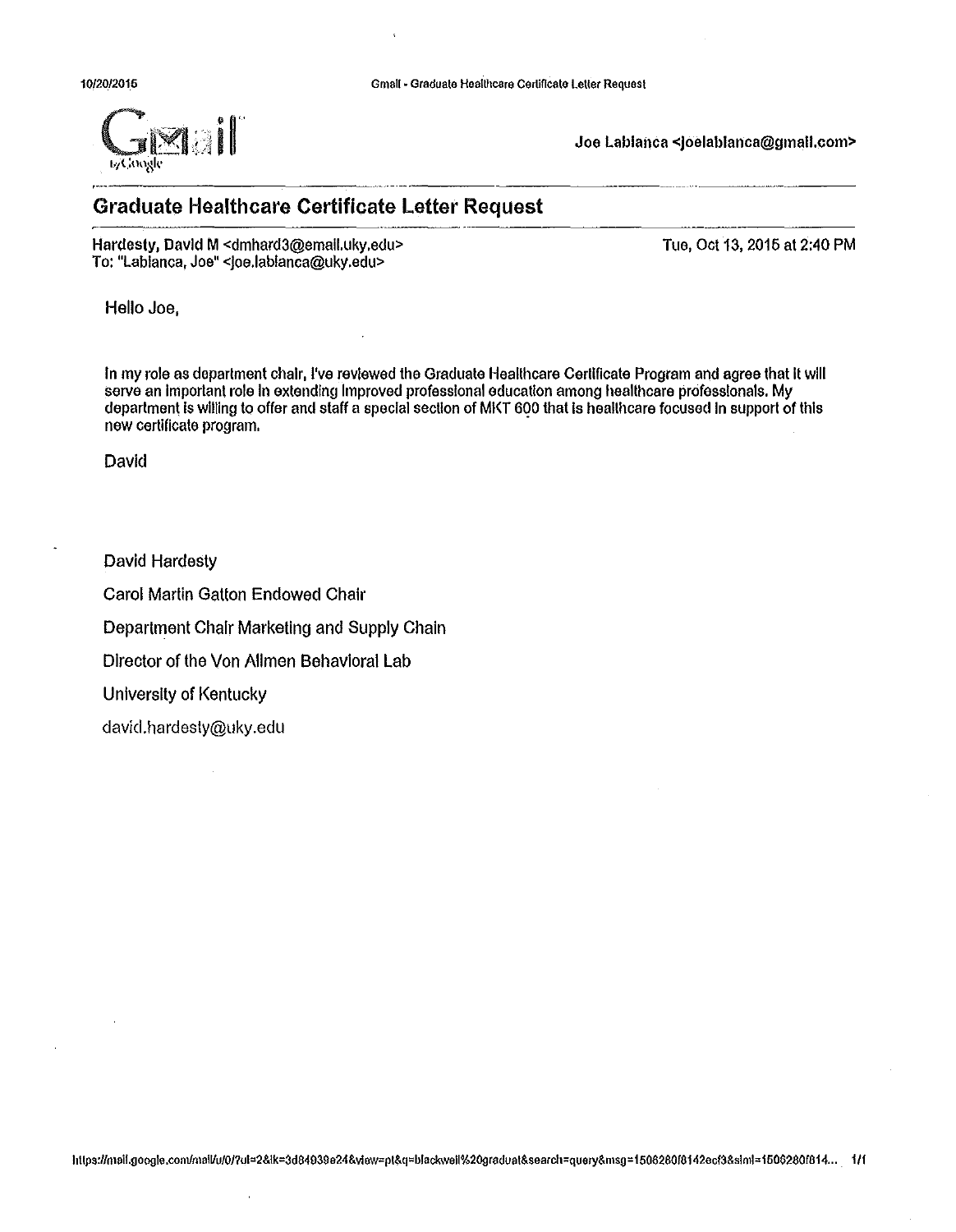



October 20, 2015

Dcpnrtmcnt of Management 334 Gallon Business and *Economics Building* Lex/11g/011, *KY 40506·0034 (859) 619-9819 Fax: (859) 257-3577 /i11p:l/gatto11.11ky.* edu

 $\mathbf{A}$ 

In my role as Chair of the Department of Management, I've reviewed the Graduate Healthcare Certificate Program and agree that it will serve an important role in extending improved professional education among healthcare professionals. My department recognizes that if students choose to go on for their MBA degrees, they will likely opt out of the Global Management course to take the Healthcare Leadership course. We endorse this based on the more-local needs of the students likely to enroll In this certificate program.

Sincerely,

Daniel Barcon J Brass

Daniel J, Brass J, Henning Hilliard Professor of Innovation Management Director, LINKS Center for Social Network Analysis Chair, Department of Management University of Kentucky Lexington, KY 40506 dbrass@uky.edu http://linkscenter.org 859-257-4260

 $\lambda$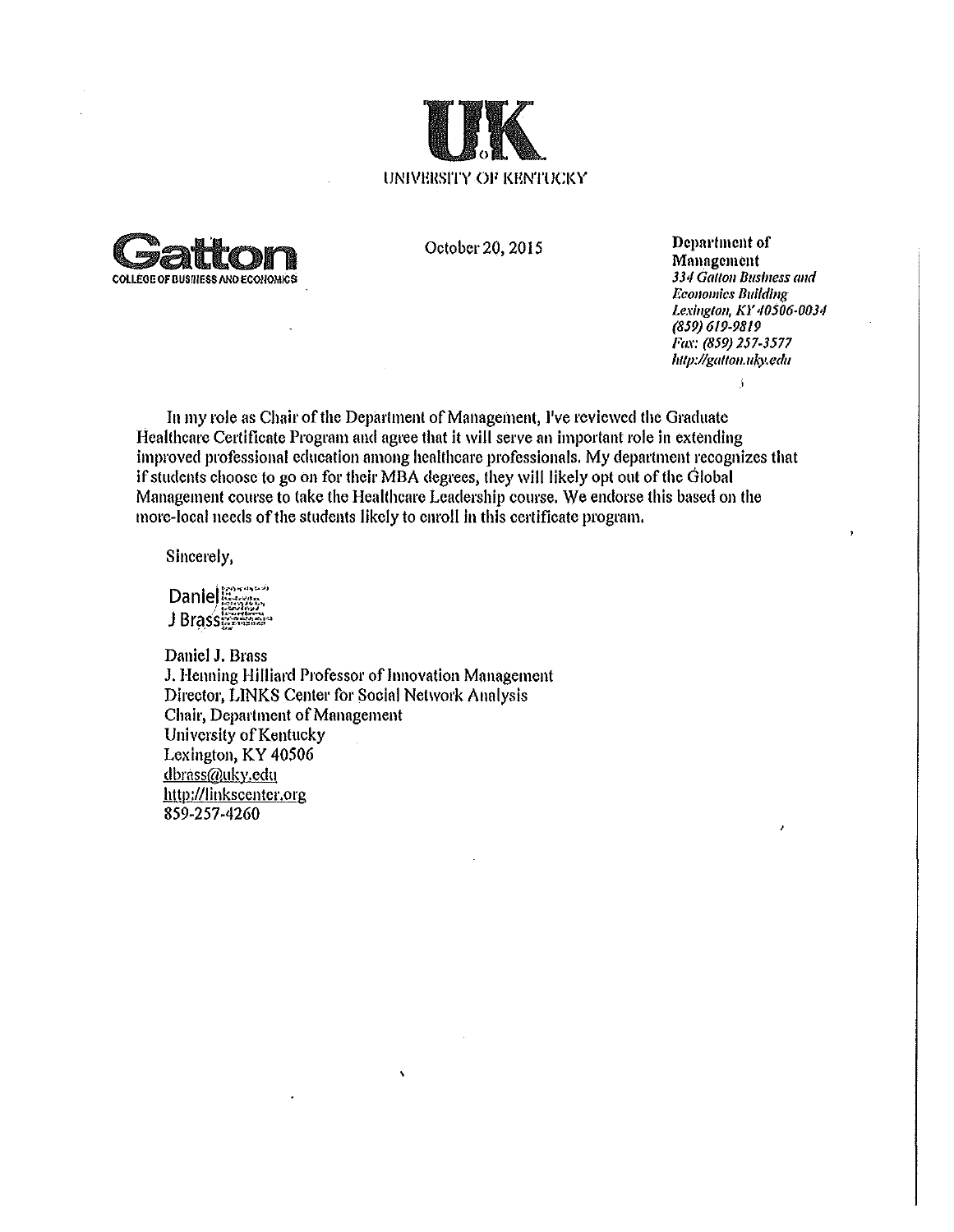





October 20, 2015

Dean David Blackwell Gatton College of Business and Economics

Dear Dave,

In my role as director of the Von Alhnen School, I've reviewed the Graduate Healthcare Certificate Program mid agree that it will serve an Important role in extending improved professional education among healthcare professionals. My department is willing to offer and staff a section of ACC 628 "Financial/Managerial Accounting" (to be cross listed with existing courses HA 635 and CPH 655) that is healthcare focused in support of this new certificate program.

Sincerely,

Uto tut

Urton Anderson Director and EY Professor of Accounting Von Allmen School of Accountancy